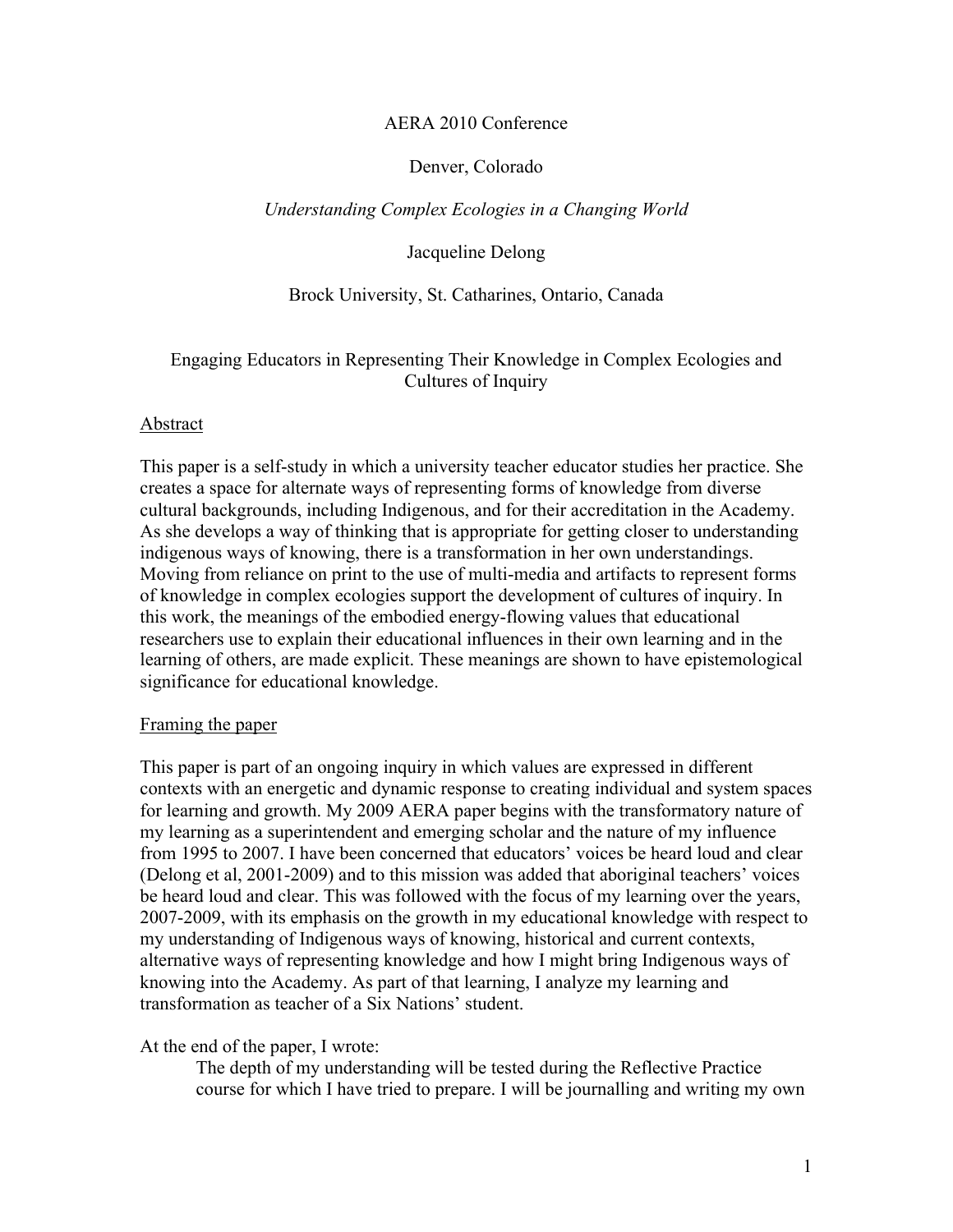reflective practice (Ghaye & Ghaye, 1998) during the period of the course. I will be asking the Masters' students in the Six Nations' Cohort to help me with my learning journey. It may be that part two for this study can be shared at AERA in 2010.

That intent was truncated and I will discuss this in Part Two. Consequently, this paper has taken that changing world and those experiences as a means to reflect on my learning and its application to "the complex ecologies of peoples' lives". In my experience, progress is on a broken front, runs into obstacles and is rarely steady as it moves forward. I have faith that there will be a better world if we each make improvement in the 15% (Morgan, 1993) where we have a circle of influence (Covey, 1989).

I intend this paper to be a narrative of my own learning as my values of social justice push me to support and recognize multiple ways of knowing, in developing inclusional open spaces and embracing "complex ecologies which include people's participation within and across multiple settings, from families to peer and intergenerational social networks, to schools and a variety of community organizations; and participation within and across these settings may be either physical or virtual" (Lee  $& Rochon, 2009$ ). This work is significant because of my expanded understandings of multi-media and alternative ways of representing and generating knowledge in the complex ecologies of people's lives and the implications for accreditation of that knowledge.

This paper is in four parts. Part One is a summary of my longitudinal learning; in Part Two, I describe and explain the pervasive and transformative influence of learning about indigenous epistemologies and ways of knowing; in Part Three I convey my influence in encouraging multi-media ways of generating knowledge in the diverse ecologies of Master's cohort communities; Part Four includes my findings concerning that learning, my conclusions from the study and what might be my next steps.

I use *First Nations, aboriginal and Indigenous* interchangeably. I'm unsure as to the accuracy of this, except that all three words appear in the literature and in dialogue with Six Nations' people.

With my own work and with that of the students, I draw on the criteria of social validity from Habermas (1976) in terms of comprehensibility, truth, rightness, and authenticity (p. 2-3). In addition, validation groups for personal and social validity, to enhance the validity of interpretations and the rigour of data collection are invaluable. Whitehead in Tidwell (2009) defines these criteria:

Within comprehensibility I include the logic of the explanation "as a mode of thought that is appropriate for comprehending the real as rational" (Marcuse, 1964, p. 105). Within truthfulness I include the evidence for justifying the assertions I make in my claims to knowledge. Within rightness I include an awareness of the normative assumptions I am making in the values that inform my claims to knowledge. Within authenticity I include the evidence of interaction over time that I am truly committed to living the values I explicitly espouse.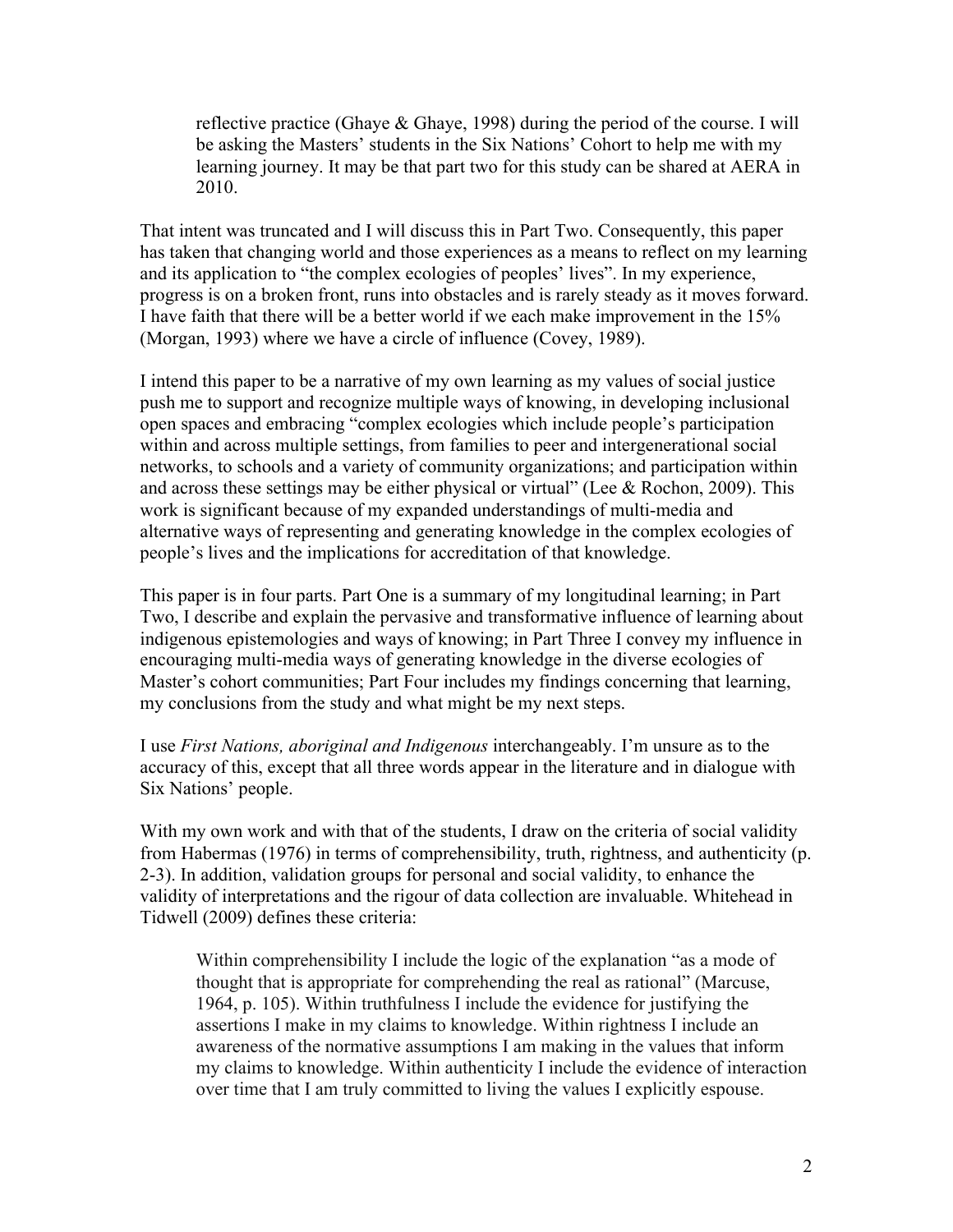Self-study (Bullough & Pinnegar, 2004; Berry, 2004; Loughran, 2006) is a collaborative process, "a commitment to checking data and interpretations with others" (Loughran & Northfield in Hamilton, 1998, p.12). With this in mind, I have asked my validation group to read and critique my paper with the following questions in mind:

Is it comprehensible? Is the explanation clear and logical? Is it true? Is there sufficient evidence to justify the claims I am making? Is it right? Are the data and findings presented according to my values without harm to another? Is there awareness of cultural assumptions and complex ecologies? Is it authentic? Am I true to myself?

I am setting these standards of judgment upfront in the paper as these constitute a large measure of what it is I are trying to live up to. Creating the standards of judgment by which you want anything you do in education to be judged is an integral part of living theorists' work (Laidlaw, 1996). "It involves seeking to monitor how what I do relates to what I espouse, and to review this explicitly, possibly in collaboration with others, if there seems to be a mismatch" (Marshall, 1999).

## Introduction

My self-study (Delong, 2002) might well be explained in terms of the embodied lifeaffirming energy that flows when I am with others with diverse experiences in my quest to create cultures of inquiry.

My work has been primarily set in a large school district in Ontario, Canada where a culture of inquiry (Delong, 2002) has been cultivated using Whitehead's living educational theory approach (Whitehead, 1989; McNiff, 2007). This school district is unique because it surrounds two First Nations Reserves, one of which is the largest First Nation in Canada based on population. Its special nature is also evident in the two Master's cohorts that have been supported by the school district (and a third in process) which have given added value to the culture of inquiry and inquiry-based leadership. The benefits may include an increase in the knowledgebase of practitioner-research studies in the academy, in programs that are responsive to diverse students' needs, in the use of multi-media and artifacts to represent knowledge, and in my better understanding of Indigenous and other complex ecologies as I study my learning from my students given their diverse cultural backgrounds. In my 2009 AERA paper, I shared my learning about First Nations' issues and how they were intended to help prepare me for the teaching of the Reflective Practice course in a Six Nations' Master's cohort. The demise of that plan in my changing world is discussed with a view to the transformation in my sensitivity to diverse ecologies through reading, reflection and writing.

This paper includes an explanation of my educational influence in encouraging and supporting the informal and Master's research programs of practitioner-researchers and an explanation of the embodied knowledges of educators from diverse backgrounds, experiences and ontologies being legitimated in the Academy with new relationally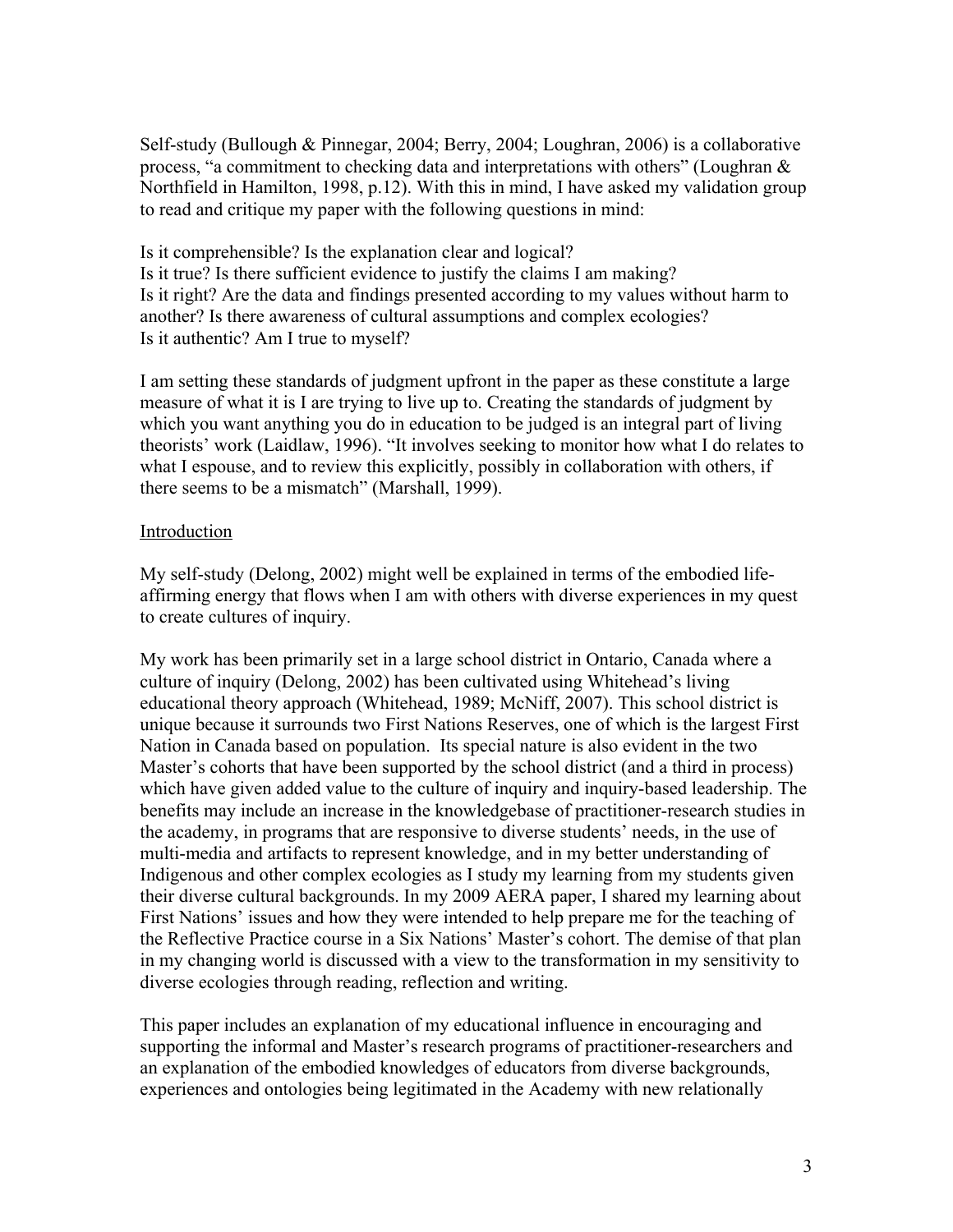dynamic standards of judgment in relationally dynamic epistemologies: "My living educational values are dynamic and relational and are not adequately communicated through 'fixed' forms of representation" (Huxtable, 2009, p. 25). To explain my influence I share my experience of moving from total reliance on the print medium to the use of multi-media to show how the living standards of judgment flow with life-affirming energy and values. These values give meaning and purpose to our existence and it is a given that 'The consideration of ontology, of one's being in and toward the world, should be a central feature of any discussion of the value of self-study research' (Bullough & Pinnegar, 2004, p. 319). Alternative ways to represent different forms of knowledge in complex ecologies support the development of cultures of inquiry.

In this work, the meanings of the embodied energy-flowing values that educational researchers use to explain their educational influences in their own learning and in the learning of others, are made explicit. These meanings are shown to have epistemological significance for educational knowledge. The paper shows the effect of inspiring practitioners to see the significance of their embodied knowledge, the nature of their influence and their capacity to represent their knowledge using methodological inventiveness (Dadds & Hart, 2001) through their educational inquiries (Oihwi:yo Ehsrihwagwe:nih: It is certain you will accomplish it). The diverse contexts of the group and their embodied values is evident in Lee Nikiforuk's (2009) project:

I have zigged and zagged over the last thirty years to where I am today. Through self- reflection, I have been able to peel back the layers of my life and come to an understanding of how I came to be at this point of my life. It is why I feel such passion about ensuring that my students are aware of themselves as learners and that they understand how they learn will impact on their lives. I do not want my students to find themselves not knowing how to take control of their lives as young adults. I don't want any of them to find themselves in the same situation that I found myself in as an undergraduate – not being able to think through how to make a change in their lives (p.15).

Moira Laidlaw who works for the Open University as an Associate Lecturer and whose work can be accessed at: www.actionresearch.net/moira.shtml kindly responded to this paper. This is the first of several of her comments:

*It's an interesting paradox, isn't it, that sometimes it is those very challenges that enable people to make a lot of their lives. It could be said that removing those challenges, despite their horrendous difficulty and our desire to help, could be counter-productive to growth and self-development. I certainly found that in working in development. A really contentious issue.* 

One of my purposes in encouraging and supporting the cohort model has been to create a critical mass of inquiry-based leaders in the school district. Of that first group of 15 graduates, 11 have exerted their values-based influence as current and retired school or school-system administrators and university leaders in the Grand Erie District School Board and other districts in Canada.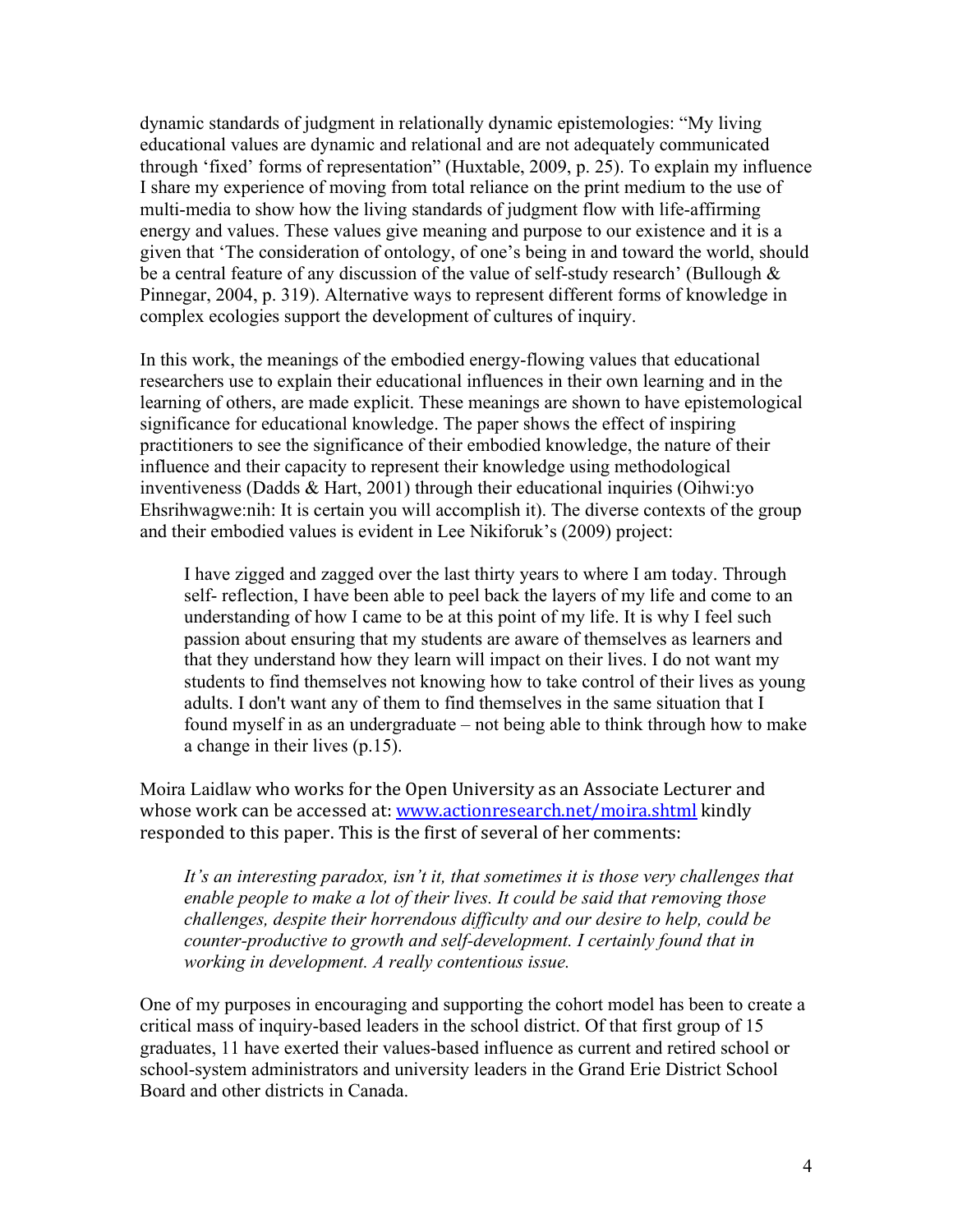By asking and answering the question, 'How can I engage educators in representing their knowledge in complex ecologies and cultures of inquiry?' this work contributes to the critical mass of s-step research within the theme of the AERA 2010 Conference, *Understanding Complex Ecologies in a Changing World,* as a self study of a teachereducator that addresses the conceptual, methodological, and practical challenges and opportunities inherent in understanding how and what people learn across time and space.

#### I will tell you a story - Enkwakaratón:hahse (Van-Every-Albert, 2008, p. 41)

Even before graduation, several of the graduates of the last Brantford masters' cohort (2007-2009) asked me about the options for completing a doctoral program on a parttime basis in a community of learners model like the one they had just experienced. Thinking that this would be an easy problem to solve (and one would think it should be), I immediately set to work making inquiries of my colleagues in Canada and abroad about the feasibility of starting a doctoral cohort. Response to queries at Brock University, partner in a three-University Ph.D. program, indicated that even if it were feasible it would take many years of application to be operational. A university in another province was approached with no response. Undaunted, I asked U.S.A colleagues at AERA in San Diego in April, 2009 and was given some encouragement but no specifics.

What started as expressed interest solely from graduates from the second Brantford cohort spread by word of mouth to others so that I was receiving messages from educators within and outside the school district that they, too, were interested in a doctoral cohort. At last count there were 12 names on the list.

In continuing my mission I asked Jack Whitehead to help as he was retiring from Bath University but moving to advisory positions at Bath and other UK universities, as well as in China, and so I asked him. With the tensions of getting the approval of Research Ethics Board at Brock (Suderman-Gladwell, 2001; McFarling, 2009), one of the benefits of following Jack was the inherent support of the living educational theory model of research that many of the students involved in the cohorts wanted to continue to use. He indicated that time would be required for a University such as Liverpool Hope that was just starting a doctoral program. His advice was to assist prospective students over a period of a few months to work with me on the formulation of a proposal for presentation for acceptance at Liverpool Hope or other institutions. Recently, I have been doing that with Tim Pugh. A year later, my mission continues with a contact from an Australian University and an Ontario University looking for expressions of interest (Delong, email records, 2009; 2010).

My purpose in telling this story is that it provides evidence to support my claim that I investigate every option and remove as many obstacles as possible for educators who wish to research and improve their practice and contribute to the knowledgebase of teaching and learning as practitioner-researchers. Herein lie some of "the conceptual, methodological, and practical challenges and opportunities inherent in understanding how and what people learn across time and space" (Lee & Rochon, 2009).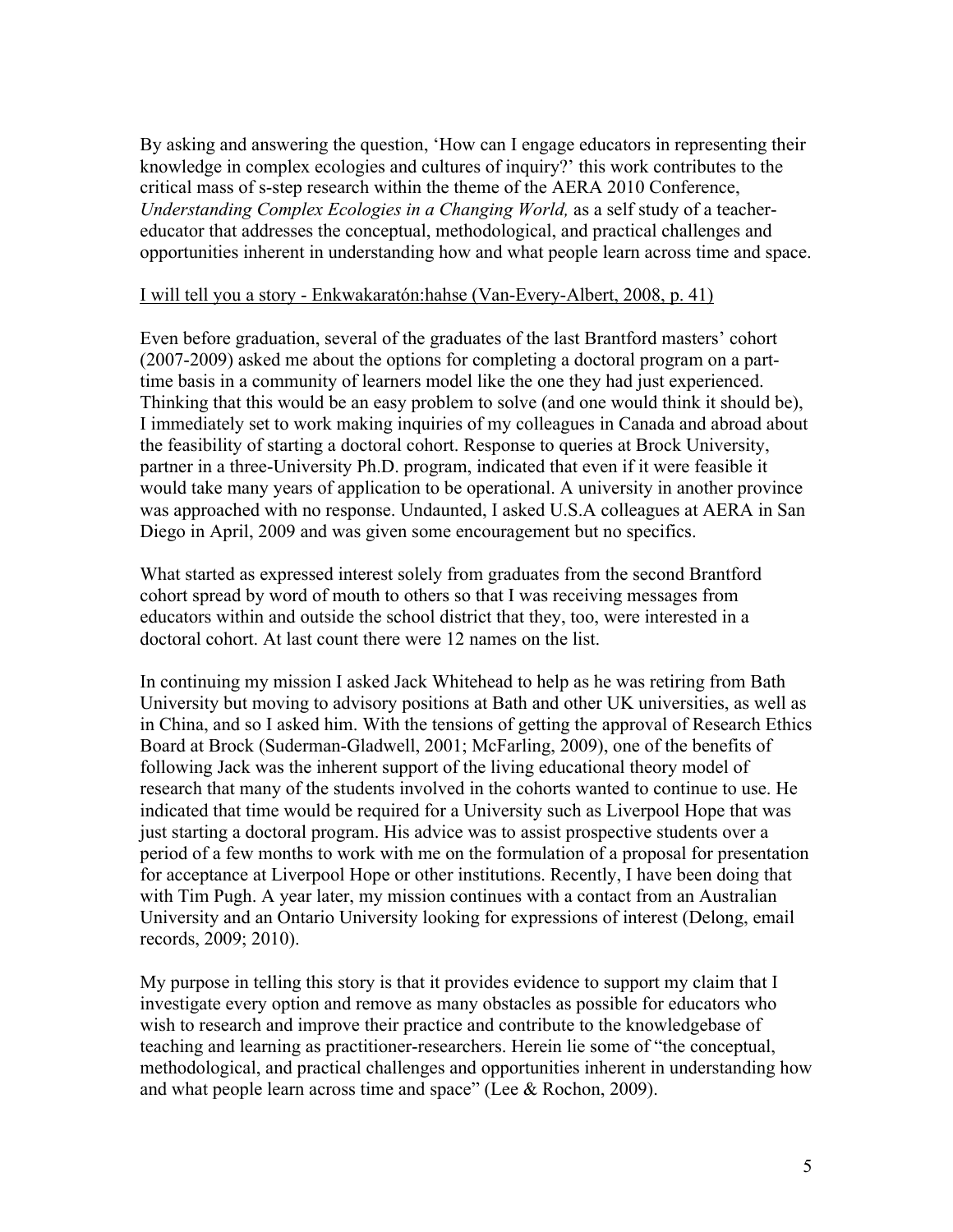In the first part of this paper, I write a summary of my longitudinal learning. First I summarize my work as a practitioner researcher studying my practice as a superintendent of schools and at the same time encouraging and supporting other action researchers to describe, explain and share their knowledge of teaching and learning. This work is significant because of the systemic influence in a large school system (30,000 students) of building a culture of inquiry through reflective practice (Ghaye & Ghaye, 1998). The many influences of academic writings are woven throughout the writing.

#### **Part One. Summary of Longitudinal Learning**

Living educational theories are the explanations that individuals produce for their educational influences in their learning, in the learning of others and in the learning of the social formations in which they live and work using social and personal validation. One of the many virtues of living educational theory is that it is not restricted by changes or increased complexity in one's life experiences but, in fact, embraces them in a valuesbased inquiry which is focused on the all-encompassing question, 'How can I improve …?' It seems that my investigations embrace the directions of the AERA 2010 conference theme:

We further encourage submissions that examine learning within and across complex social and cultural ecologies from a historical perspective and that examine policy implications for improving learning in formal and informal settings in ways that take into account the complex ecological factors that help to shape opportunities to learn. We also highly encourage submissions that address the methodological challenges of studies that address this kind of complexity (Lee & Rochon, 2009).

My doctoral and post-doctoral research has been a self-study of my life as a Superintendent of Education from 1995 to 2007. From 2007 to 2009, my study concerned improving my practice as a teacher of Master of Education courses focusing on my learning of aboriginal issues. This current year I examine the complex ecologies in which my students and I study and write. Fifteen years of my life have been devoted to supporting and encouraging a new epistemology of education (Whitehead, 1989; 2008d) and building a culture of inquiry. Because I believe in the democratic, non-hierarchical nature of living, learning and knowing, I have committed myself to transforming our understandings of how individuals, groups and systems can bring about improvement in our world (Delong et al. 2002-2006; Knill-Griesser, 2001; Mills, 2009). In particular, I have encouraged and supported early childhood, elementary and secondary educators, and graduate students to conduct practitioner inquiry and create their own living educational theories. I have exhorted them not to allow others to speak for them but to speak with their own voices, loud and clear. The purposes of these inquiries are always the same: to improve student learning by improving our practice and our social order and to contribute to the knowledgebase of teaching and learning.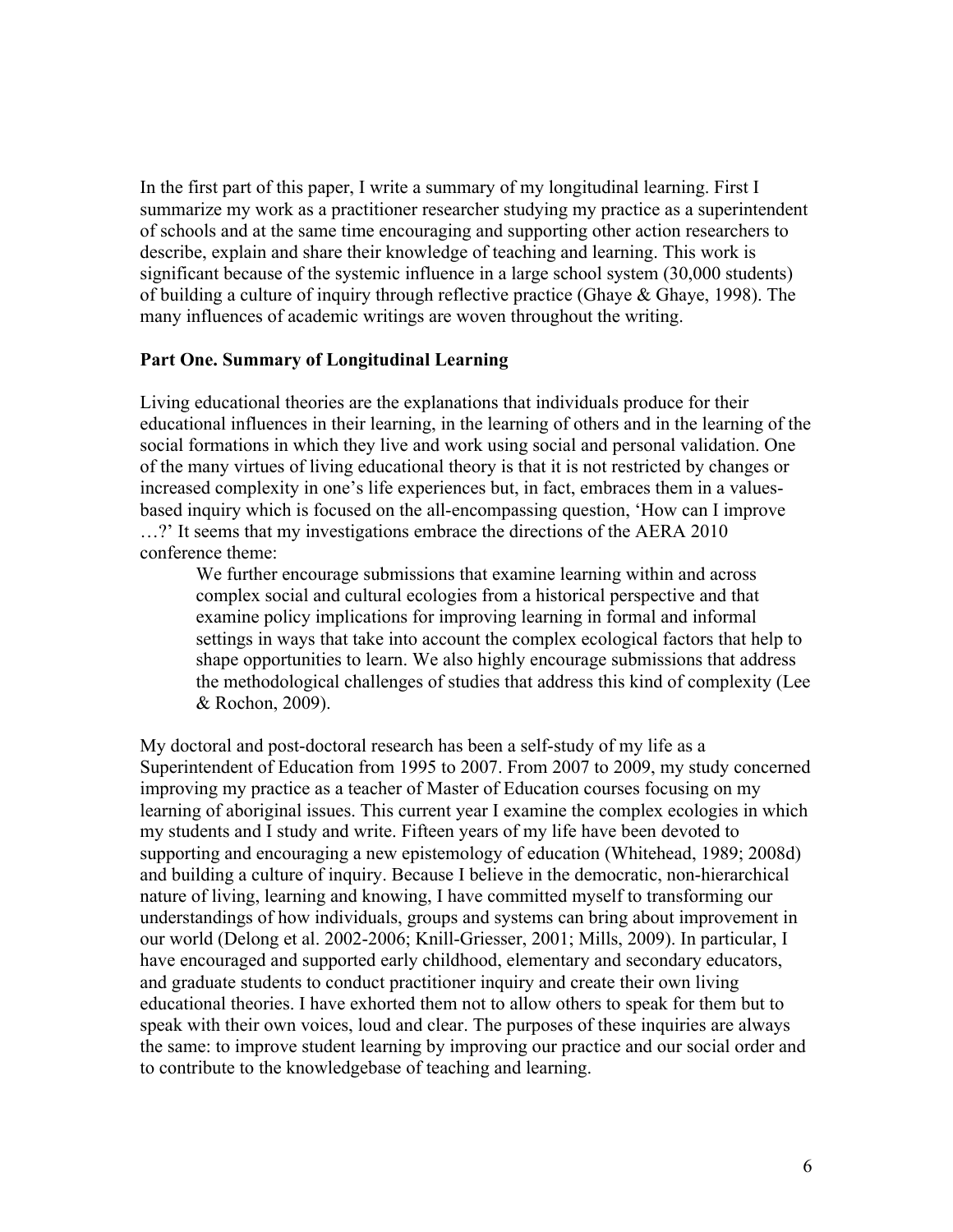## My learning in building a culture of inquiry in a school system - 1995 to 2007.

Evidence of an educational influence in encouraging and supporting informal action research communities as well as tutoring and supervising the Master's research programs of other practitioner-researchers resides in eight volumes of Passion In Professional Practice (Delong, J., Black, C., & Knill-Griesser, H. (2002-2006); Delong, J., 2001, 2007; Delong, J., Kennedy, L., Nikiforuk L., & Polodian, B., 2009) which I have edited in concert with my colleagues. It resides as well in a guidebook to action research, Action Research: For Teaching Excellence written with colleagues (Delong, J., Black, C., Wideman, R., 2005). In the eight volumes, the informal, that is, not-for-credit, action research varies in rigour from narratives and stories to Master of Education-level research. All of the embodied knowledge of the professional educators in the Grand Erie District School Board is valued for its contribution to improving the world. The meanings of the embodied values, that educational researchers use to explain their educational influences in their own learning and in the learning of others, is evident in all of the writing (http://schools.gedsb.net/ar/).

By encouraging and supporting practitioners to research their lives as practitioners in preschool, elementary and secondary classrooms, as school administrators and as system support staff, with their "I" at the centre of the investigation, a culture of inquiry has been built that recognizes the embodied forms of knowledge of professional educators. They have been recognized in the school district and legitimated in the Academy with new relationally dynamic standards of judgment, standards that are based on values lived everyday as professional educators with life-affirming energy. The explanation requires multi-media and alternative representations to show how the living (Laidlaw, 1996) standards of judgment flow with life-affirming energy (McFarling, 2009; Mills, 2009; Pugh, 2007; Adler-Collins, 2007; Farren, 2005).

In this body of research, we, my fellow living theorists- colleagues, teachers, studentshave addressed Donald Schön's (1995) direction for a new knowledge created by, criticized by and fostered by practitioners:

" We should ask not only how practitioners can better apply the results of academic research, but what kinds of knowing are already embedded in competent practice (p. 29). .. In order to legitimatize the new scholarship, higher education institutions will have to learn organizationally to open up the prevailing epistemology so as to foster new forms of reflective action research. This, in turn, requires building up communities of inquiry capable of criticizing such research and fostering its development (p. 34)."

My mission in building a culture of inquiry takes Boyer's (1990) thinking that "Theory surely leads to practice. But practice also leads to theory. And teaching at its best shapes both research and practice" one step further and, as Schön (1995) predicted, "challenges" technical rational views of scholarship (p.27).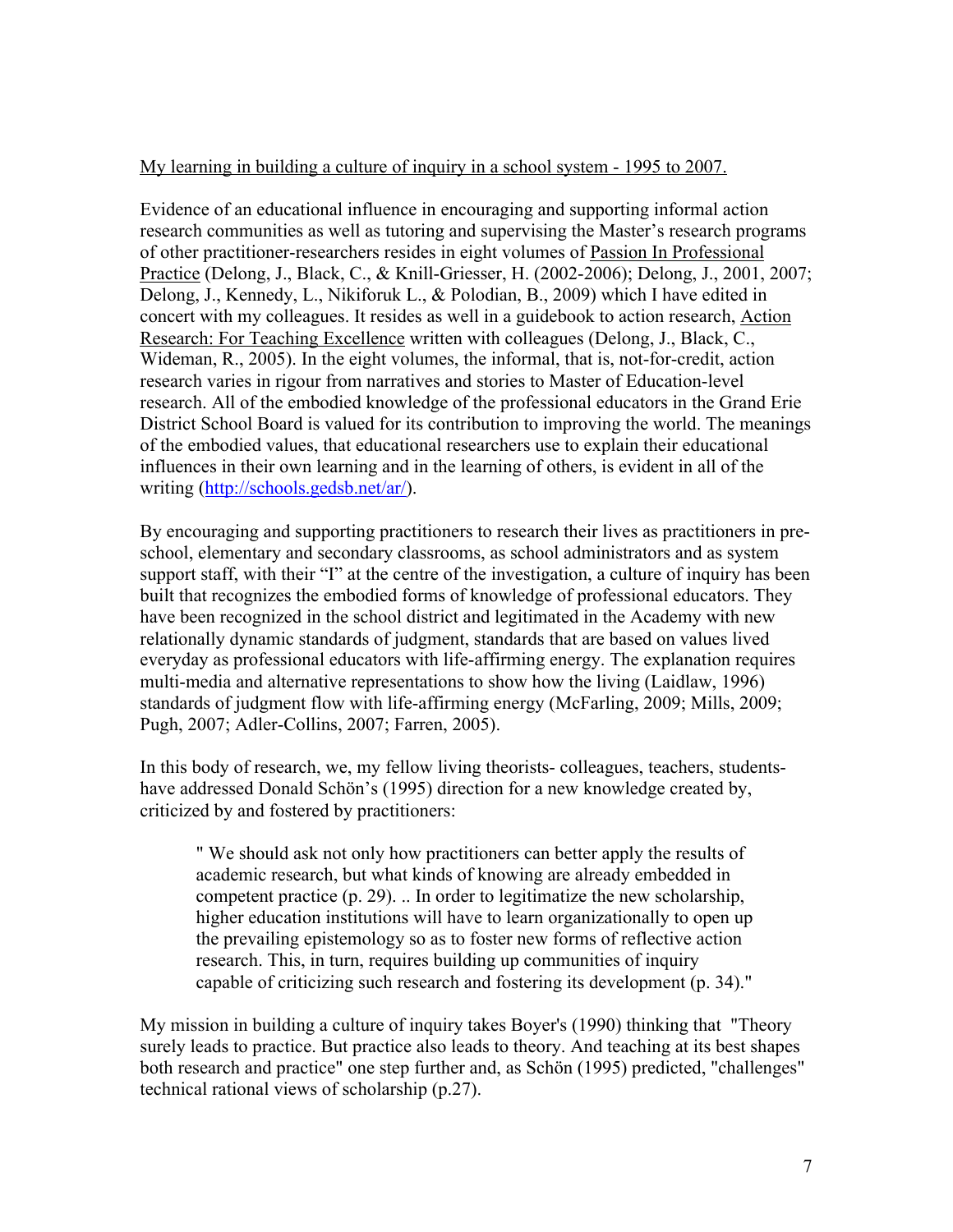My passion and commitment for creating my own living educational theory of my educational practices as a Superintendent of Schools can be understood as a response to hearing David Clark (1997) advocating for the importance of practitioners being encouraged to research their own knowledge in order to contribute to the knowledge base of educational administration in the Academy. The evidential body of research produced over fourteen years addresses Catherine Snow's (2001) desire to systematize and provide "procedures for accumulating such knowledge and making it public, for connecting it to bodies of knowledge established through other methods, and for vetting it for correctness and consistency". It is a contribution to the necessary evidential base of research by practising educational researchers as I conducted my own research on my practice as a superintendent and supported others to do the same in an emerging culture of inquiry, reflection and scholarship.

Since 1995 I have disagreed with Susan Noffke's (1997) position as she argued that action research processes, and in particular, the "living educational theory", (Whitehead, 1989, 1999) do not influence social justice, social theory and power relations.

Moira Laidlaw's comments on the this point:

*Yep, that was one heavy attack! All that showed was her complete and utter lack of understanding of the scope and validity of the work. Indeed the very claims she makes are erroneous, to the point that those are the very things that Living Education Theory does address.*

The results of my research and work go far beyond simply "personal transformation" and affect entire systems through policy and procedures implemented over long periods of time. Eight volumes of research and three Master's cohorts provide evidence to demonstrate that committed individuals and groups researching their practice with questions like "How can I improve?" (Whitehead, 1989) are indeed capable "of addressing social issues in terms of the interconnections between personal identity and the claim of experiential knowledge, as well as power and privilege in society"(Dolby, 1995; Noffke, 1991) (p. 327). In addition, I can cite any one of the action research projects but referring to the work of Ruth Mills (2009) as she lived and researched the Roots of Empathy (ROE) (Gordon, 2005) program as part of her question, 'How can I create a peaceful school?' we find a stellar example of influencing social justice and power relations. I'll return to this work in Part Three.

The process of systematizing my knowledge is focused on the transformation of my embodied values into educational standards of judgment that can be used to test the validity of my knowledge-claims. Professional educational values are embodied in what educators do. The meanings of these embodied values are transformed into my standards of practice as they are clarified in the course of their emergence in the practice of my educative relations (Whitehead, 1999). I am using Stenhouse's (1967) definition of *standard*s- "criteria which lie behind consistent patterns of judgment of the quality and value of the work" (Kushner, 2001, p.70). The meanings which constitute the standards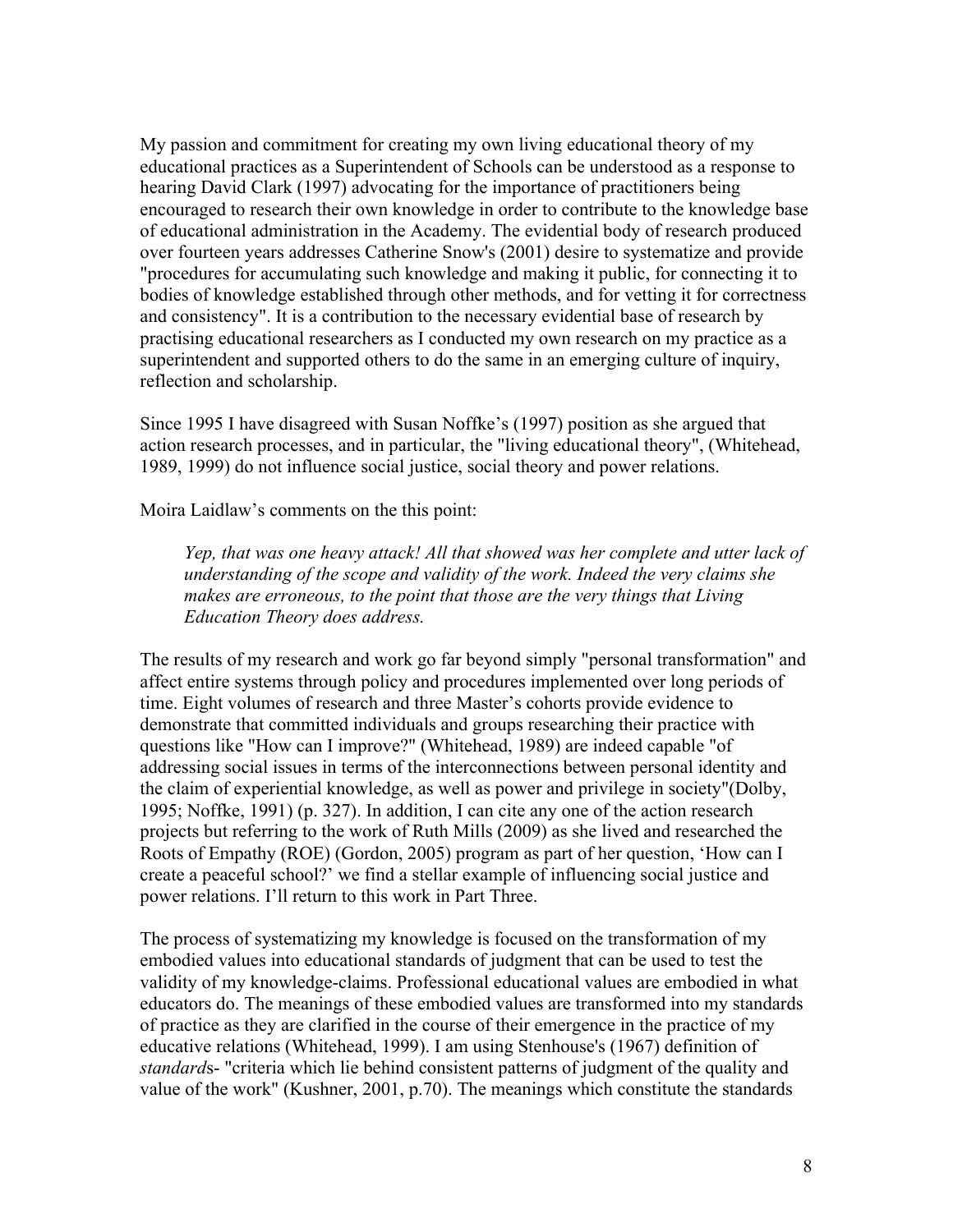are carried through my stories and include value-laden statements: i) valuing the other in my professional practice; ii) building a culture of inquiry, reflection and scholarship; iii) creating knowledge (Delong, 2002, p. 8).

Teachers embody myriad ways of knowing about teaching and relating and responding to students that may not be found in education research. "By *embodiment* we mean the integration of the physical and biological body and the phenomenon or experiential body (Varela, Thompson, and Rosch 1991, xvi). For us, as for other contributors, embodiment suggests a seamless though often elusive matrix of bodymind-world, a web that integrates thinking, being, doing and interacting within worlds" (Hocking, Haskell & Hinds, p. xvii). Bodymind learning includes learning from our bodies and spirits as well as our intellectual minds and learning more about relationships of body, mind and spirit.

My first and often most challenging task in guiding teachers in their research is to enable them see the embodied knowledges that they already have, which they do not see as remarkable. Then the process that I use is to encourage and support them to research their teaching practice systematically in order to theorize about their lives as professional educators and to share their knowledge (Delong, Black and Wideman, 2005). For most of us, the traditional research training has been to negate this subjective and "I" centred knowledge (Delong, 2002; Whitehead, 2008a, 2008d).

In order to capture the creativity and innate knowing of practitioner-researchers, this living educational theory model of action research embraces methodological inventiveness and accepting that we are fallible knowers (Thayer-Bacon, 2003), then there is an open space for methodological inventiveness:

If our aim is to create conditions that facilitate methodological inventiveness, we need to ensure as far as possible that our pedagogical approaches match the message that we seek to communicate. More important than adhering to any specific methodological approach, be it that of traditional social science or traditional action research may be the willingness and courage of practitioners – and those who support them – to create enquiry approaches that enable new, valid understandings to develop; understandings that empower practitioners to improve their work for the beneficiaries in their care. Practitioner research methodologies are with us to serve professional practices. So what genuinely matters are the purposes of practice which the research seeks to serve, and the integrity with which the practitioner researcher makes methodological choices about ways of achieving those purposes. No methodology is, or should be, cast in stone, if we accept that professional intention should be informing research processes, not preset ideas about methods or techniques (Dadds & Hart, 2001, p. 169).

That essential inventiveness is stimulated in the availability of a variety of qualitative methods described by Cresswell (2007, pp. 53-58), including, narrative research, grounded theory, phenomenological research, case study or ethnographic research. His definition of narrative research shows that it can be a useful tool for living theorists given that their research includes an explanation of the educational influences of the researcher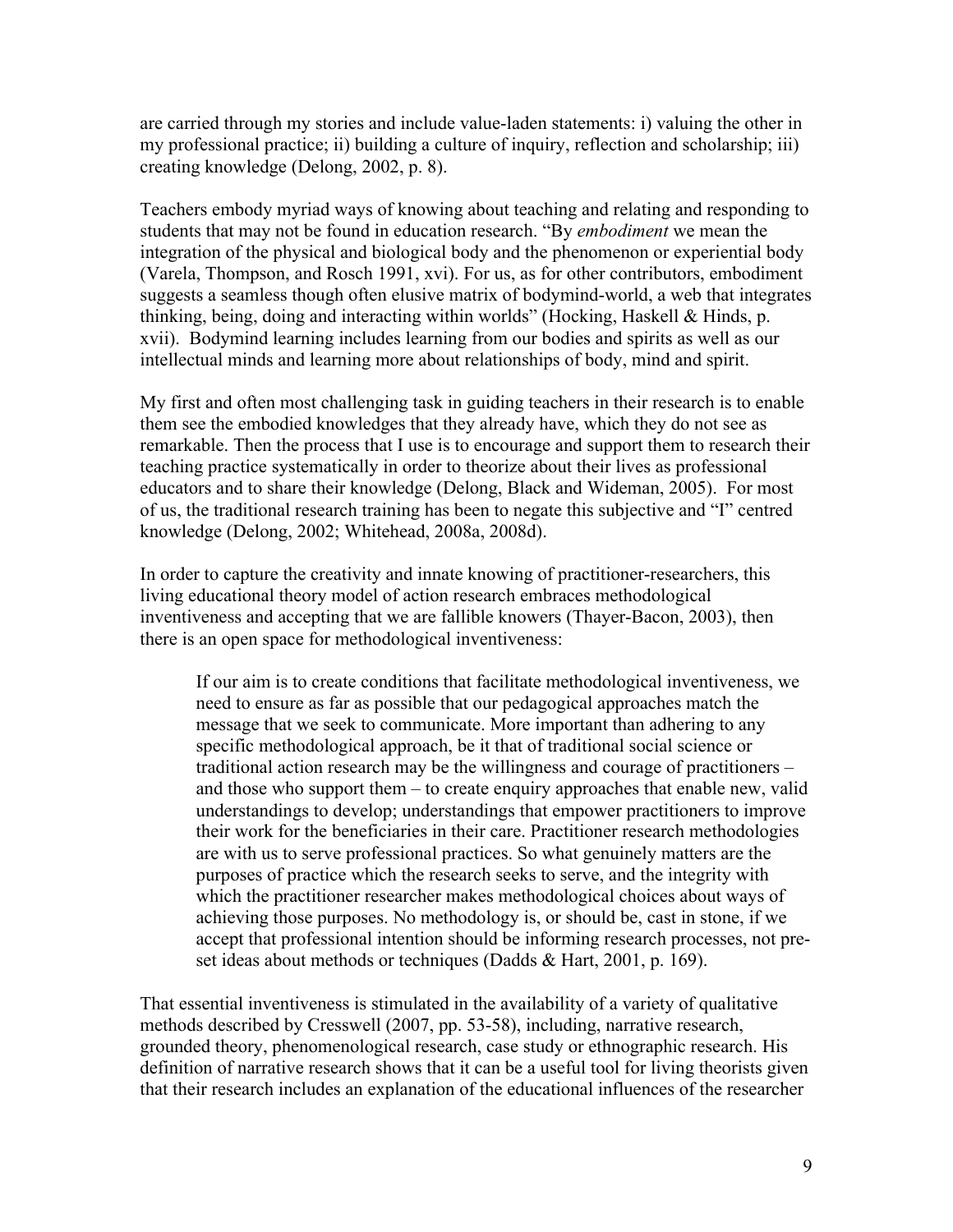in their own learning and the learning of others. All narratives are not living theories but all living theories are narratives (Whitehead, 2008):

Writers have provided ways for analyzing and understanding the stories lived and told. I will define it here in terms of a specific type of qualitative design in which 'narrative is understood as a spoken or written text giving an account of an event/action or series of events/actions, chronologically connected' (Czarniawska, 2004, p.17) (p.2).

We have been inspired by Clandinin and colleagues:

As we reflect on our conceptual cartography of narrative inquiry, we are struck by the energy generated by those interested in studying people's lives. This rush to narrative inquiry and the willingness to move into the borderlands with narrative inquiry suggests an eagerness to understand in more complex and nuanced ways the storied experiences of individuals as they compose storied lives on storied landscapes (Clandinin & Rosiek, 2007, pp. 70-71).

The recent dialogue in the November issue of Educational Researcher highlights the 'Discourse on Narrative Research'. It seems to me that the topics 'Literary elements in narrative research' (Coulter & Smith, 2009), 'Narrative researchers as witnesses of injustice and agents of social change?' (Barone, 2009) and 'Relational ontological commitments in narrative research' (Clandinin & Murphy, 2009) are scholarly and about 'education' but do not include the explanation of an educational researcher's educational responsibility to constitute their research as 'educational'. There is no mention of 'educational' in the abstracts: (Coulter & Smith, 2009, p. 577; Barone, 2009, p. 591) Clandinin & Murphy, 2009, p. 598).

I found the issues of agents of change and social justice (Barone, 2009, p. 591) and colonizing the story (Clandinin and Murphy, 2009, p. 585) thoughtful; what I found disturbing was the presentation of narrative research as stressing the story format, the role of the omniscient narrator (Coulter & Smith, 2009, 581) and no mention of the need for research to be educational, merely about education. The dissection of narrative research seems to be lacking the passion which is inherent in the work of the Master's students with whom I have been privileged work (McFarling, 2009; Mills, 2009; McDougald, 2009; Nikiforuk, 2009; Kennedy, 2009; Proulx-Wootton, 2009).

Marshall's (1999) living life as inquiry engages me to attempt to understand complex ecologies by "… attempting to open to continual question what I know, feel, do and want, and finding ways to engage actively in this questioning and process its stages. It involves seeking to maintain curiosity … about what is happening and what part I am playing in creating and sustaining patterns of action, interaction and non-action" (p. 155).

In this second part, I review the process of preparing myself to teach courses in the Six Nations' Master of Education cohort; I assess my starting point in my knowledge of aboriginal issues and track my growth in understanding aboriginal issues through local connections and academic reading.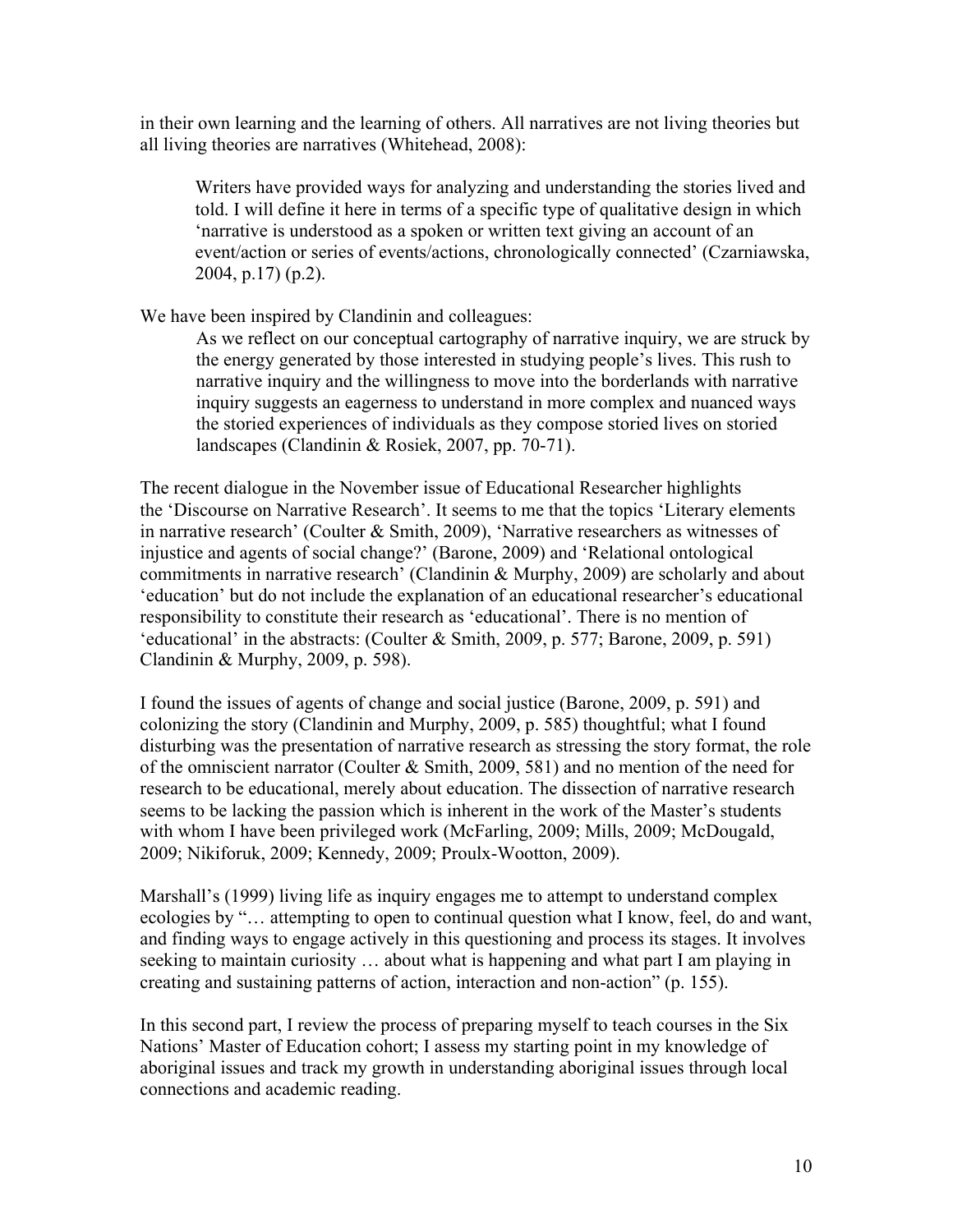#### **Part Two. My learning about indigenous epistemologies and ways of knowing**

In my two-year study of my own understandings, I reflected on and wrote about my increased learning about Indigenous ways of knowing and the overwhelming complexity of colonization and its effects on the First Nations' peoples. In my "mindfulness practice" (Bai, p. 91, 92), I know that I am not on the inside (in fact, I am the 'other') but I am getting closer to understanding Indigenous ways of knowing towards the development of thinking that is appropriate for opening up space in the Academy for their knowledge. I experienced a transformation in my educational knowledge in the nature of colonization and in developing an inclusional (Rayner, 2004) space for the development of an epistemology (Delong, 2009). One Six Nations' student that I have worked with in one course, Data-Based Decision Making in the spring of 2008 and as supervisor of her proposal course over the last year, Deneen Montour (2008), has helped me immeasureably.

In addition to living educational theory methodology resonating with my ontology and epistemology, so too I feel that it would be a useful way of expressing Indigenous ways of knowing and create a space in the academy for the oral tradition of the Indigenous peoples. I anticipate that it will not only be an "enthusiasm for narrative ways of understanding knowledge and identity that cuts across disciplines and professions" (Clandinin & Rosiek, 2007, pp. 70-71) but also an enthusiasm that cuts across nations.

During 2007-2009 when I was involved in the recruitment of students for a Six Nations' cohort, I made it my mission to prepare myself for the teaching of a course in the program in the summer of 2009. Politics interfered because I am a part-time staff member and do not have the right to choose courses to teach until full-time unionized staff have made their selections. I did not get to teach the Reflective Practice course although I had been scheduled for it. I felt anger, frustration and disappointment. When I presented my 2009 AERA paper, I had just been informed of the decision so I presented with a heavy heart and stoical acceptance. Gradually, I came to acceptance that my learning about the issues of indigenous peoples and the need for alternative ways of presenting their knowledge was one of the most worthwhile experiences that I had had and that there were valuable and broad implications for my improved practice. I will illuminate this effect throughout the paper.

Because of my raised sensitivity, I began seeing these Six Nations' issues all around me and now had a much greater interest in what was portrayed in the media and how it was presented. I re-created myself in a process of improvisatory self-realization (Winter, 1989) using the art of the dialectician, in which I hold together "in a process of question and answer, [my] capacities for analysis with [my] capacities for synthesis".

As with most Canadians I do not think of myself as racist but there is evidence of apartheid in our country. As Stó:lō writer Lee Maracle (quoted in Grant 1990, p. 129) explains, "Racism is for us, no ideology in the abstract, but a very real and practical part of our lives – the pain, the effect, the shame are all real." (Dion, 2009, p. 47). An Ontario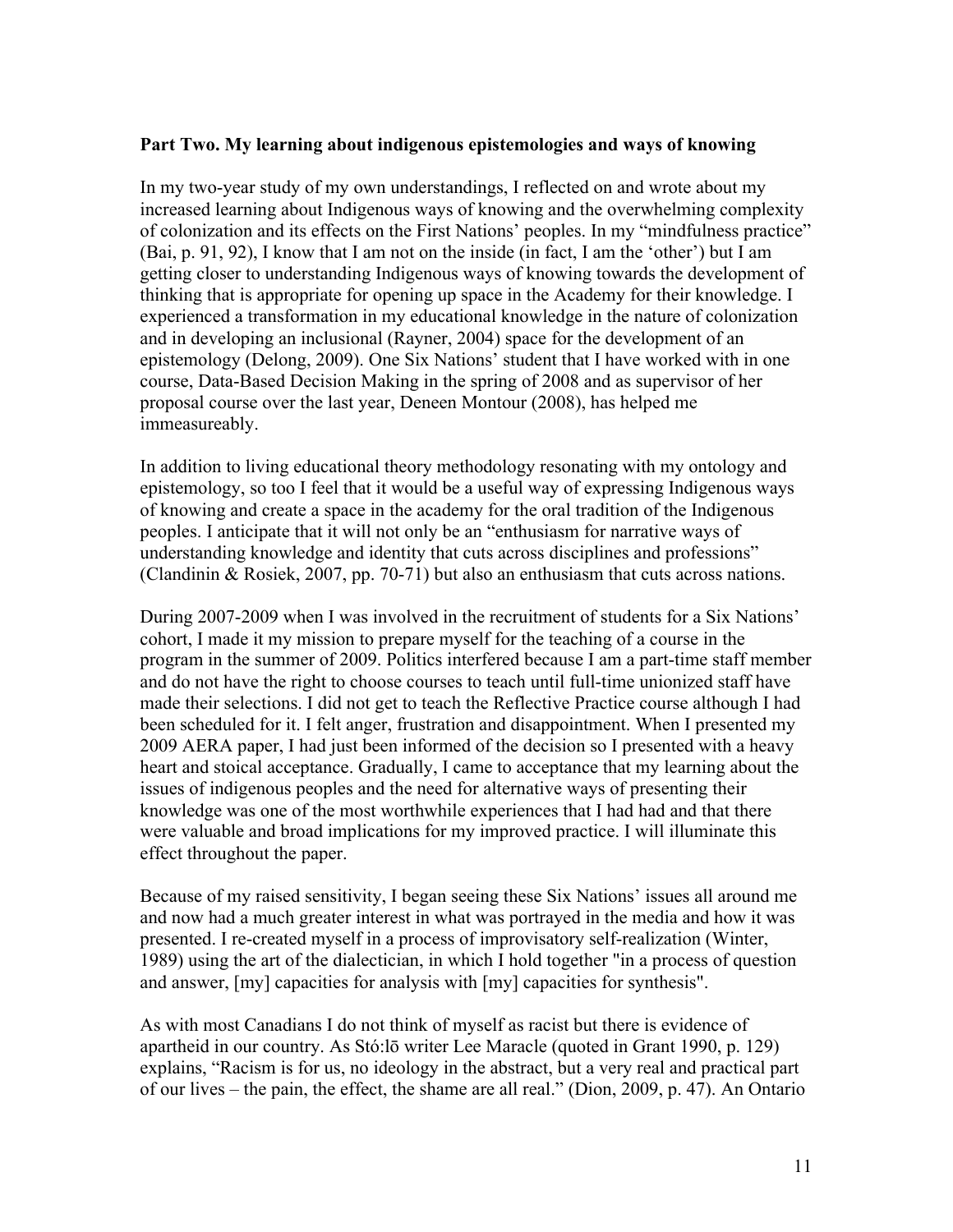publication by Diane Miller and colleagues explains a tension particular to aboriginals, ethnostress and anomie: "Ethnostress occurs when the cultural beliefs or joyful identity of a people are disrupted" (Antone, Miller & Myers, 1986, p. 6). Evidence of this stress affects self-concept and identity:

Under the weight of outside influence, we question our original forms of existence, and the entire civilization enters a state of "anomie". The concept of "anomie" denotes a people's loss of faith and belief in their own institutions, values, and existence. It is perhaps the one word that best describes the state of indigenous existence in the western world during times of real powerlessness and hopelessness (Antone, Miller & Myers, 1986, p. 13).

Reading Decolonizing Methodologies (Smith, 1999) was an earth-shaker for me to try to see the world through completely different eyes (Delong email, Dec 13, 2008). While I found the book to be an angry treatise that succumbed to a Western way of presenting knowledge, I tried to walk in her shoes. She confronts their devalued centuries of knowledge:

Every issue has been approached by Indigenous peoples with a view to *re*writing and *re*righting our position in history. Indigenous peoples want to tell our own stories, write our own versions, in our own ways, for our own purposes. It is not simply about giving an oral account or a genealogical naming of the land and the events which raged over it, but a very powerful need to give testimony to and restore a spirit, to bring back into existence a world fragmented and dying (p. 28).

Moira Laidlaw's responds to this issue:

*Wow, how incredibly disempowering that must be. I remember when I was in China I often had this sense that the work I was doing with colleagues in terms of re-envisioning their knowledge could be culturally and individually disempowering. I had to constantly try and keep tabs on my own assumptions, not, of course, an easy undertaking.*

Smith's critique of colonization challenged my assumptions and changed my views; it is unfortunate that she uses the same form of representation as the colonizing methodology. I am in agreement with her description of colonizing methodologies as she expresses a view consistent with Whitehead's work (2008b) and my choice of the living educational theory method of research:

Academic knowledges are organized around the idea of disciplines and fields of knowledge. These are deeply implicated in each other and share genealogical foundations in various classical and Enlightenment philosophies. Most of the 'traditional' disciplines are grounded in cultural worldviews which are antagonistic to other belief systems or have no methodology for dealing with other knowledge systems. Underpinning all of what is taught at universities is the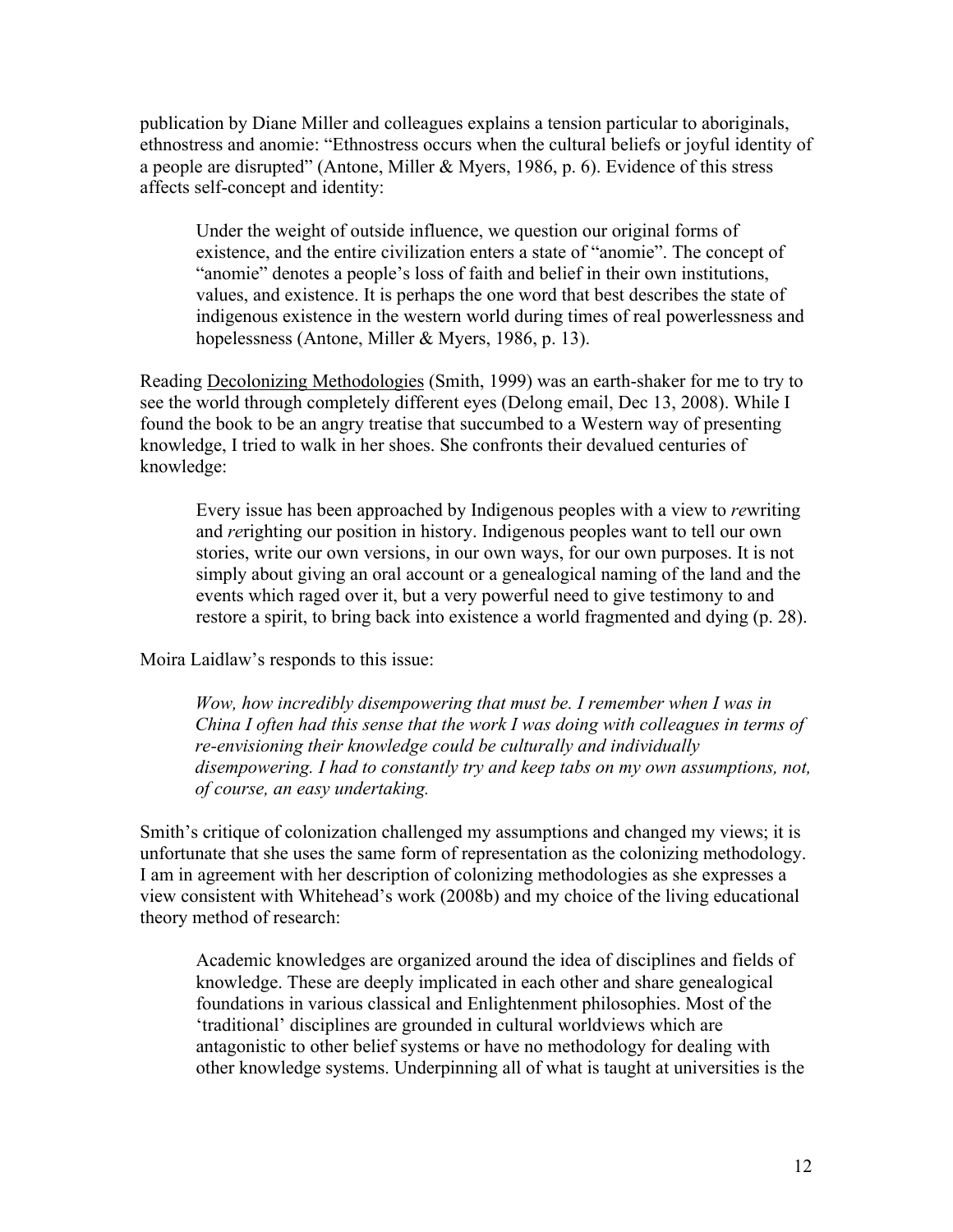belief in the concept of science as the all-embracing method for gaining an understanding of the world (p. 65).

It has been difficult to recognize that my early education that had formed my childhood view of Indigenous peoples came from the racialised, white supremacist world in the textbooks (Montgomery, 2008, p. 285). While I cannot be an 'insider' nor do I wish to be, I do wish to be an empathic 'other' with insights into the Western Academy and its limitations, seeking to get closer to understanding Indigenous ways of knowing and opening a space for Indigenous knowledge. This "pedagogical chaos" (Simon, 1992 in Hocking, Haskell & Linds, 2001) is disturbing when preconceptions are challenged; however,

Too much comfort and safety and predictability are anaesthetizing: You cannot sleepwalk through the pedagogical experience. The pedagogical dance is a wild and chaotic process, a struggle that is sometimes joyful, sometimes, painful. Simon (1992) calls the agony of pedagogy "Disorganization." ...When students step into this space of pedagogical chaos, they risk the 'destruction of their ability to return to a safer, more certain place" (p. 71).

I agree with Moira Laidlaw's comment:

*I recognised in China that I wanted to retain my own cultural distinctiveness, just as I wanted the people I worked with them to retain theirs. The world is richer for having contrasting beliefs and cultural belief-systems, surely. The trick is, I would have thought, not to wish those differences away but to learn to celebrate them with each other*.

While my learning was not applied to Six Nations' cohort program, it has helped with the supervision role with my Six Nations' student. In addition, the increased knowledge has triggered a deep understanding of diversity and the importance of searching for alternative ways of representing knowledge. It has heightened my appreciation for diverse background and experiences that adult learners bring to post-graduate research as well as the pressures that they experience given full time, demanding jobs as well as personal, social and family obligations. They may not be dealing with the scourge of Aids in Africa as Joan Conolly's students are but they may have equivalent pressures (Lee, 2009; Proulx-Wootton, 2009; Kennedy, 2009):

I know that the students need the award of their senior degree for which they have worked for a very long time. I know that the longer it takes to complete the degree, the harder it gets to maintain the momentum and commitment. I know that the families and communities of students of senior degrees have to make considerable sacrifices for success: senior degrees are not individual accomplishments, but family and community accomplishments. I know that the university needs reasonable throughput in a reasonable time. I know all these things (Conolly, 2009, p.14).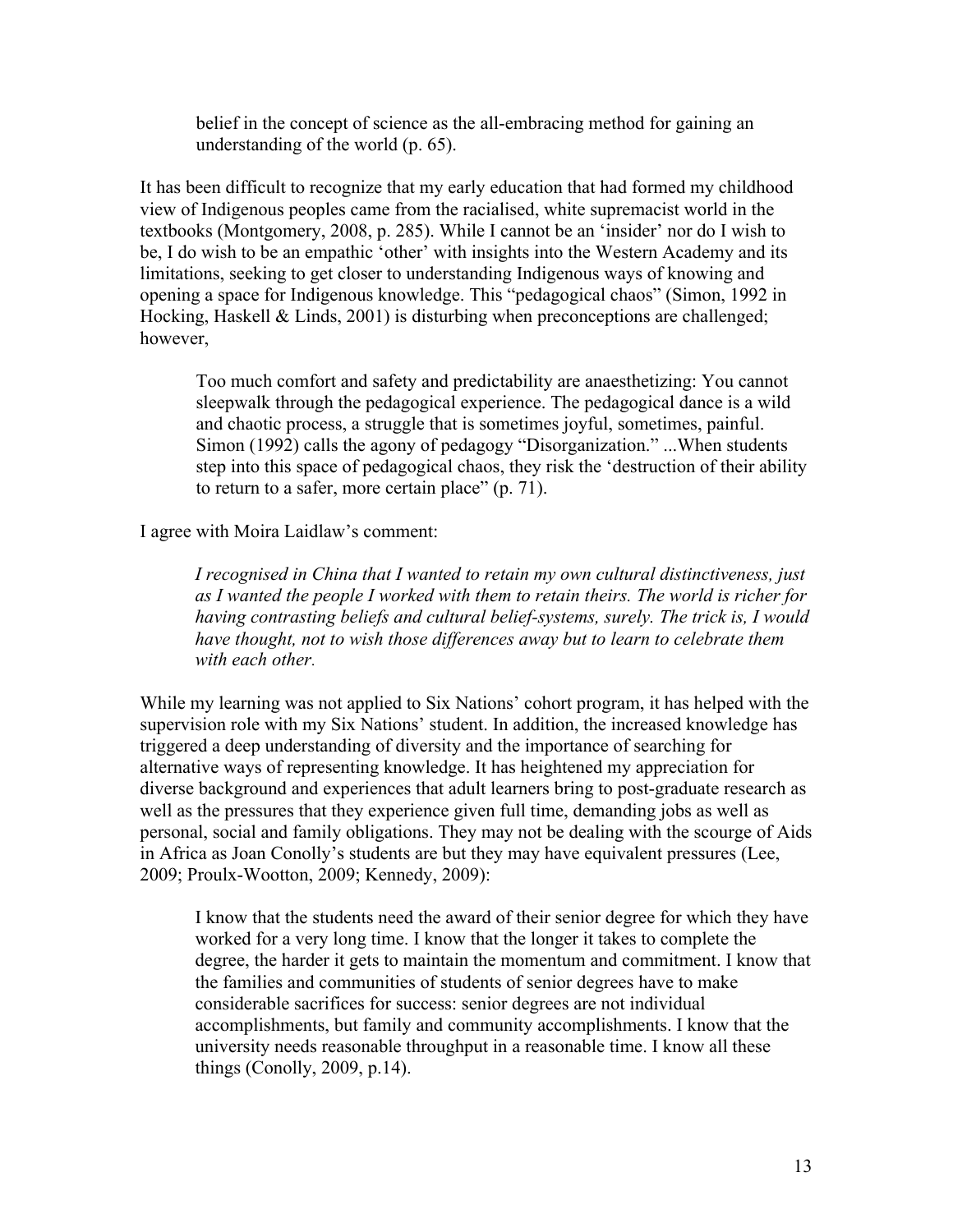With each of the students I teach, I attempt to influence them to look for alternate ways of representing and generating their forms of knowledge given diverse cultural backgrounds, including Indigenous, and to submit their work for accreditation in the Academy. In Part Three, I give examples of teacher researchers moving from reliance on print to the use of multi-media and artifacts to represent knowledges in complex ecologies. I also try to model using multi-media to transmit learning and the meaning of embodied energy-flowing values.

# **Part Three. Alternative and Multi-media Ways of Generating Knowledge in Diverse Ecologies**

Digital technologies are enabling educational researchers to produce visual narratives of explanations of educational influences in learning. The academic legitimation of these new forms of representation is increasingly being recognized in the Academy. University regulations are being changed to permit the submission of e-media and multi-media accounts of educational influences in learning (Farren, 2008). To show my influence in encouraging practitioner-researchers to use multi-media to describe and explain their knowledge and validate their claims to know, four video-clips demonstrate the knowledges resident in complex ecologies.

Multi-media are also being accepted in addition to and in lieu of print reports and being legitimated in professional development learning that influences local and provincial systems (Pugh). There is also the question of how each new setting is organized to facilitate or constrain our recruitment of what and how we have learned in other settings. It is in this sense that learning entails cultural navigations (Lee & Rochon, 2009). Within the various settings where I encourage and support action research/living educational theory, technologies are providing opportunities for communication of educators' emerging theorizing and implicit and explicit knowledge. The print form seems limited in conveying the meanings of the embodied energy-flowing values that educational researchers use to explain their educational influences in their own learning and in the learning of others. These knowledges are more exactly portrayed with multimedia so that they contribute to the knowledgebase of teaching and learning as an evidential critical mass of practitioner research.

When Boyer (1990) called for a new scholarship of teaching and Schön (1995) called for a new epistemology for the new scholarship, digital technologies such as multi-media web-based accounts of educational practices and performance arts were in their infancy. Recent developments in video-conferencing educational video-resources and alternative forms of representation are helping to extend the forms of representation open to educational researchers.

Ubiquitous technologies empower and encourage all forms of communication and movement within and across all kinds of borders; transnational border crossing is increasingly common throughout the world. Different settings demand different norms for participation and, as a consequence, require that we recruit what and how we have learned in other settings of our lives as resources to help us make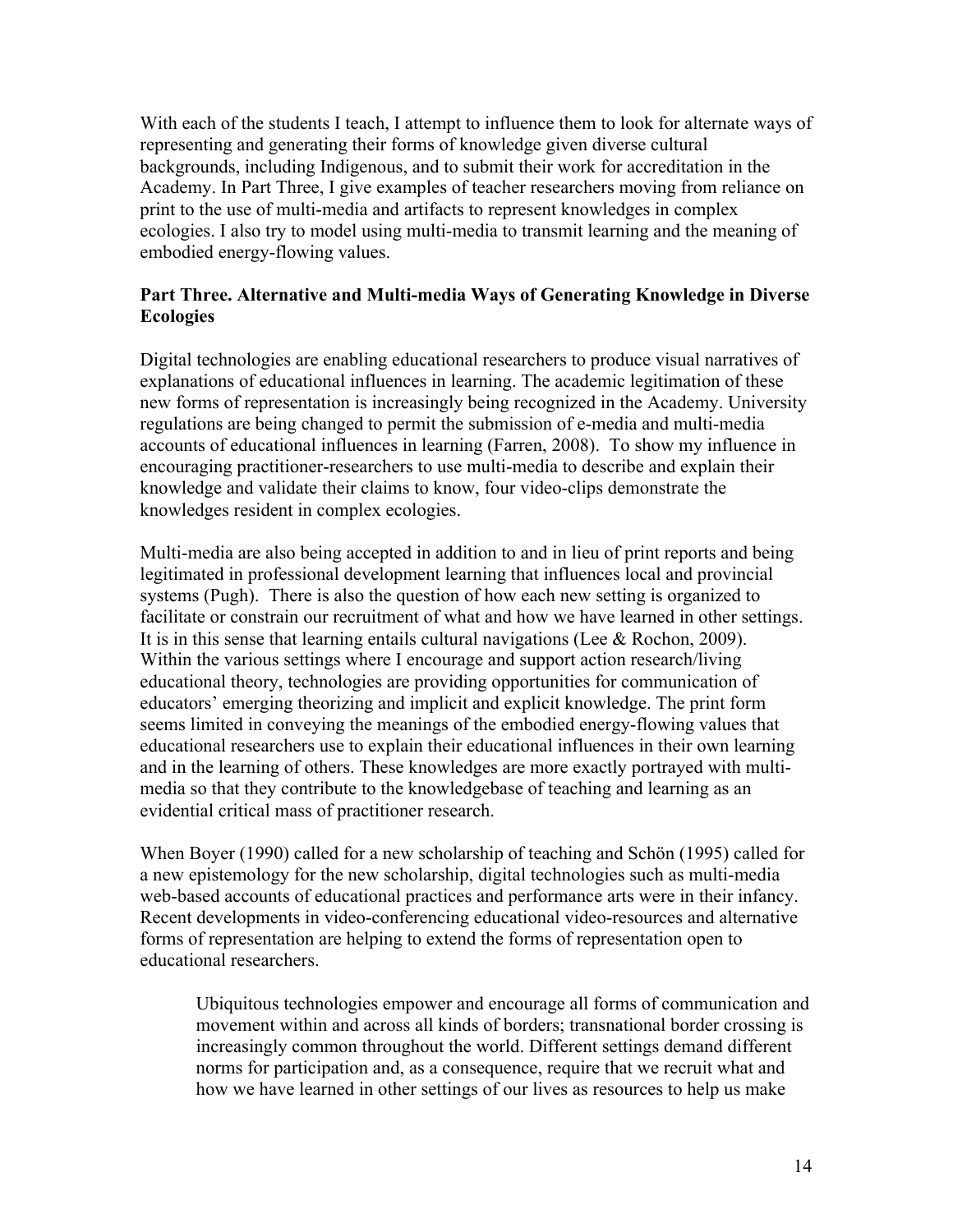sense of new tasks and the new settings in which these tasks are carried out (Lee & Rochon, 2009).

Our understanding of the nature of educational knowledge through different forms of representation can potentially fulfill what Pip Bruce Ferguson proposes:

[to] validate forms of research that can convey knowledge not easily encapsulated just within pages of written text and work to overcome those whose knowledge and skills have been, in the past, inappropriately excluded (Ferguson, 2009).

Expanding use of digital technologies to represent educational knowledge confronts academic publications to make change. Huxtable (2009) writes about the need for new forms of representations:

I agree with Whitehead (RI105) in responding to Bruce Ferguson (RI102), Laidlaw (RI104) and Adler-Colins (RI104) that enhanced by the diversity of global cultures, what counts as educational knowledge in the Western Academy is gradually transforming. I also agree that, '… the forms of representations used in BERJ are too limited to communicate the energy flowing, explanatory principles that can explain educational influences in learning' (Whitehead, 2008a, p.29); new forms are needed which can help us to communicate our understandings and contribute to an educational knowledge base (p. 25).

In a response to Jack Whitehead's article on the lack of capacity of Research Intelligence to use multi-media, Marie Huxtable demonstrates how to use the video to communicate embodied meanings:

What follows is part of a video narrative in which I try ostensively to clarify the meanings of my educational values of, a loving recognition, a respectful connectedness, and an educational responsibility, as an example. The context is a day when children and teachers have come together for a day as co-learners, facilitated by a mathematician and an educator, to experience what it is to enquire as a mathematician.

http://www.youtube.com/watch?v=7Ck\_ECxcaEc

In the article, she encourages the use of the cursor as (Whitehead, 2008a, p.29) has developed to examine the nature of life-affirming energy between teachers and students and the true meanings of educational values in human relationships http://www.actionresearch.net/writings/huxtable/mh2009beraRI107.pdf

In explaining my influence I shall use three ideas that resonate with me: empathetic resonance, empathetic validity and inclusionality.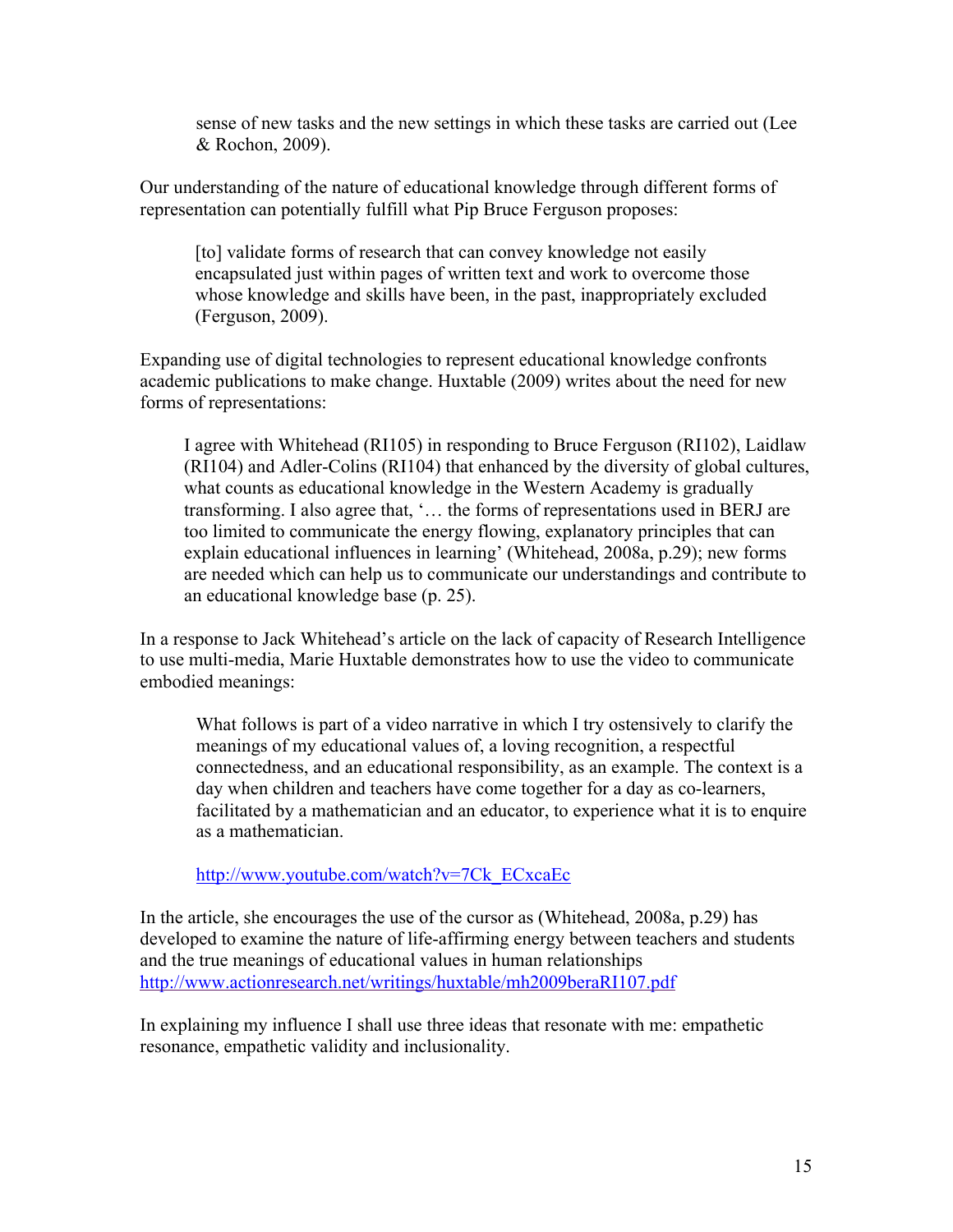First, for Sardello (2008), *empathetic resonance*, is the resonance of the individual soul coming into resonance with the Soul of the World (p. 13). I use *empathetic resonance* to communicate a feeling of the immediate presence of the other in communicating the living values that the other experiences as giving meaning and purpose to their life.

Second, for Dadds (2008) empathetic validity is the potential of practitioner research in its processes and outcomes to transform the emotional dispositions of people towards each other, such that greater empathy and regard are created. Dadds distinguishes between internal empathetic validity as that which changes the practitioner researcher and research beneficiaries and external empathetic validity as that which influences audiences with whom the practitioner research is shared (p. 279).

Third, the idea of inclusionality (Rayner, 2006) is important in the generation of cultures of inquiry because it is grounded in a relationally dynamic awareness of space and boundaries as connective, continuous, reflective and co-created. "At the heart of inclusionality… is a simple shift in the way we frame reality, from absolutely fixed to relationally dynamic. This shift arises from perceiving space and boundaries as connective, reflective and co-creative, rather than severing, in their vital role of producing heterogeneous form and local identity". As I read Rayner's living logic of inclusionality with its living standards of judgment, I see it as a vehicle to bring reflective practitioners' ways of knowing, non-aboriginal and especially aboriginal into the academy. I know that his writing resonated with Deneen Montour (referred to above) as she said during class discussion: "Rayner's (2008) way of relating to the natural world is very like our own."(Delong journal, May 10, 2008).

In the visual narratives below I describe and explain my influence and that of other living educational theorists in generating educational knowledge in complex ecologies that support the development of cultures of inquiry. At the heart of the explanations in these seven video-clips are the explanatory principles of the energy flowing values of: Indigenous ways of knowing and life-affirming energy as a living standard of judgment; Teaching empathy; Building a culture of inquiry; Building professional relationships; and Students as researchers.

# One. Indigenous ways of knowing and life-affirming energy as a living standard of judgment

Here are two video-clips to show the expression of such a loving life-affirming energy in the recognition of the other as a living standard of judgment in my understanding of an educational relationship. The first two clips are my own and the first time I used the technology independently (with some editing help from my friend, Tim Pugh). Deneen Montour and I talked and taped a two-hour conversation and I pulled these two short clips to demonstrate the life affirming energy between us, her indigenous knowledge generated through artifacts and her desire to improve the lives of Six Nations' students. These clips also demonstrate my education in Indigenous ways of knowing and being. In the first of the clips, Deneen describes and explains the symbols and stories within two First Nations' blankets.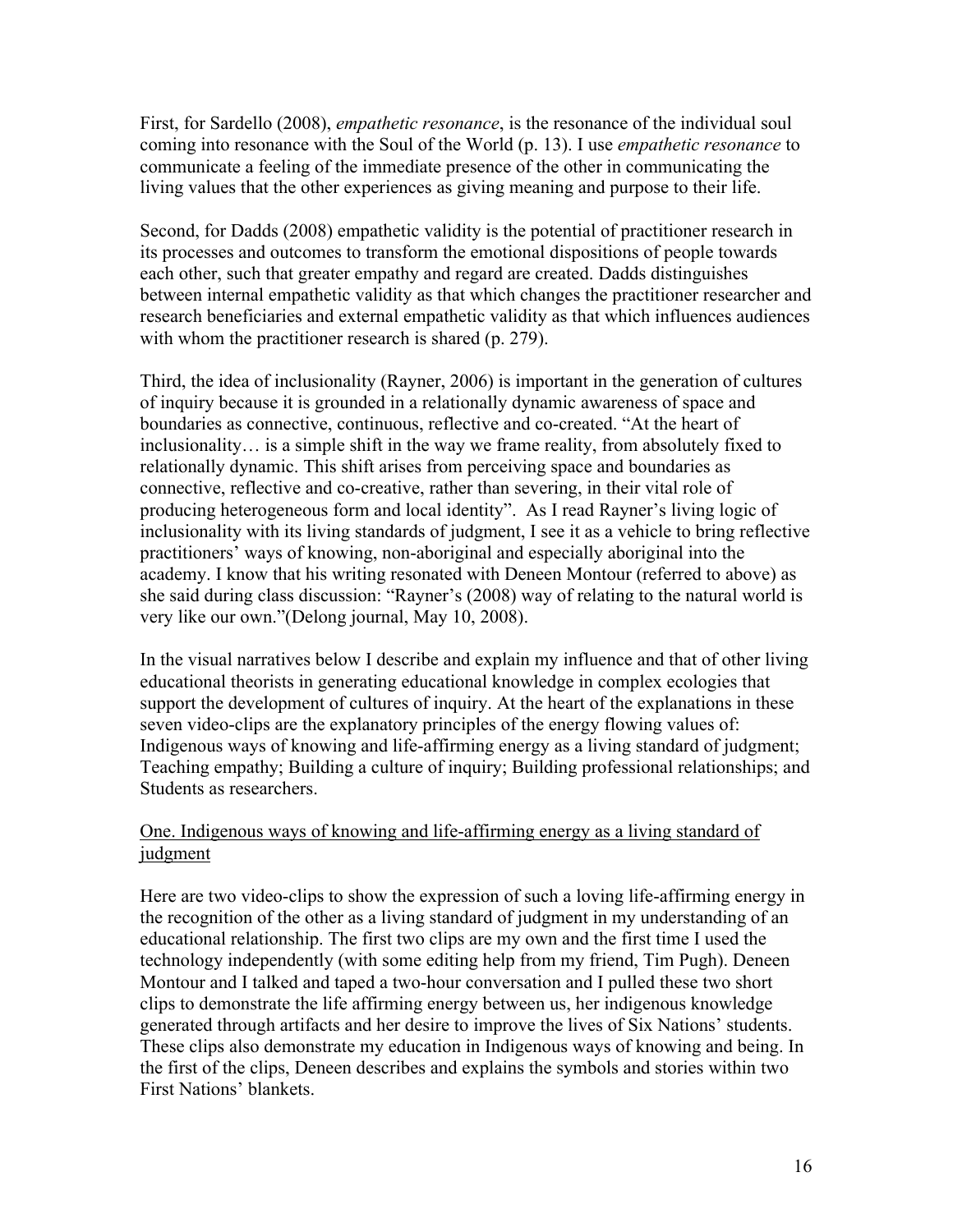

### http://www.youtube.com/watch?v=VKSSuCWy2U0&feature=channel\_page Video 1.

I felt as I listened to Deneen that "in every case the storyteller is a man [sic] who has counsel for his readers. The storyteller takes what he tells from experience – his own or that reported by others. And he in turn makes it the experience of those who are listening to his tale." (Benjamin, 1969, 87 in Dion, 2009, p. 18). I felt that I was experiencing her journey. This issue of recognizing and accrediting the oral story is also part of the work in South Africa (Conolly, 2008).

In her description of the two blankets, Deneen says that they are pieces of artwork with a story. The tree of peace on the blanket represents the commitment of the First Nations to live in peace, love and righteousness. Her knowledge is evident as she describes and explains the meanings in the blanket. There is much that we can learn from the aboriginal peoples. In an interview Drew Hayden Taylor, an award-winning Ojibway playwright living on Curve Lake reserve in Ontario, is asked, "What brought you to the theatre?" He says:

I think one of the reasons I became involved in writing through film and television and theatre is [that] I come from an oral culture where everything is passed on through voice, through speaking and listening. From a cultural perspective, I know how to tell a story orally (Barber, 2010, p. R3).

The second in sequence concerns our growing understanding of the nature of Indigenous knowledge.



http://www.youtube.com/watch?v=wS1OM8oC0Yo Video 2.

In the clip, I say to Deneen that I love to hear her stories and that I want her to share her knowledge, which she recognizes as Indigenous knowledge. She goes on to talk about the search for a definition of Indigenous knowledge and the political issues inherent in that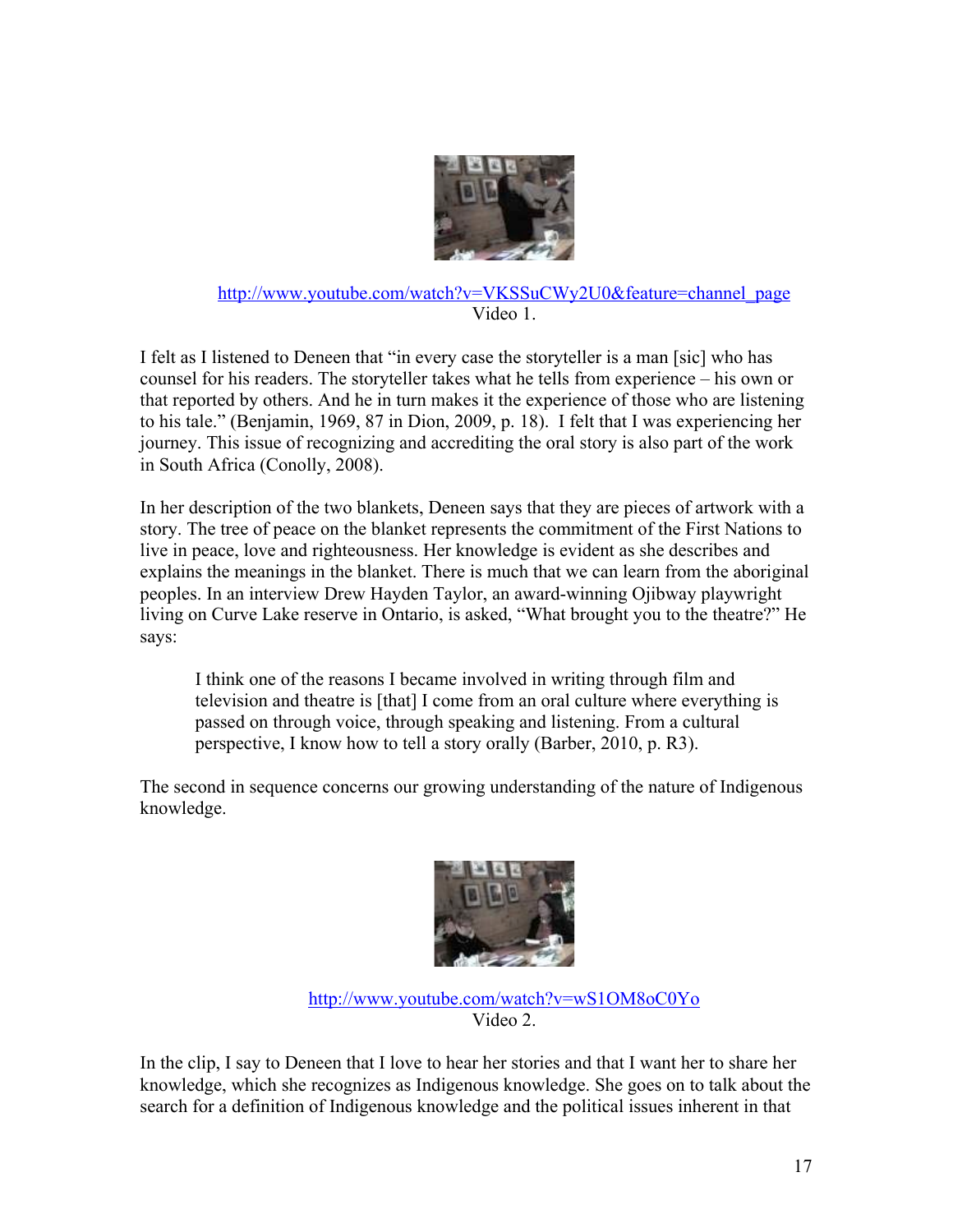process. My consciousness continues to be raised that as an Indigenous person, scholar and researcher Deneen may share Claudine VanEvery-Albert's (2008) view that

*Education was not about learning information, but learning skills to survive in this world as Kanyen'kehaada people. Furthmore, education included a spiritual aspect as our language and ceremonies, the spiritual elements to our lives are connected to the world around us, and so should be our education (p. 44).* 

The video, I think, is essential to comprehending the flow of relationship within an educational space. The visual images help convey my meanings of a loving, lifeaffirming energy in "valuing the other" (Delong, 2002). I use such meanings as standards of judgment in my own recognition of an educational relationship.

The visual narrative that follows portrays a leader working to create a school where empathy, caring and peace are strongly-held values.

## Two. Teaching empathy

Ruth Mills (2009), a member of the Brantford II cohort rigorously studied the Roots of Empathy (Gordon, 2005) program as part of her question, 'How can I create a peaceful school?' in which we see her influencing social justice and power relations.

Roots of Empathy is an award winning program that has shown dramatic effect in reducing levels of aggression among children by increasing empathy and social competence. The program is designed to reach elementary schoolchildren from Kindergarten to Grade 8. The foundation of the program is a neighbourhood infant and parent who visit the classroom every three weeks over the school year. A trained ROE Instructor teaches the students to observe the baby's development and to identify the baby's feelings. The baby becomes the "Teacher" helping children to identify and reflect on their own feelings and the feelings of others. When children are more skilled in understanding their own feelings and the feelings of others (empathy) there is less bullying and aggression and more kindness and compassion both in the classroom and on the playground. (http://www.rootsofempathy.org/ProgDesc.html)

In addition to thousands of photos, many included in the her final project, Ruth took many hours of videotaping of her work in classrooms, with special care to include children's voices as co-researchers and to overcome any writing limitations with the younger students:

All students and teachers who participated in the program this year were given a flashback questionnaire that asked how they thought Roots of Empathy had changed the school and how it could change the world. Due to their writing limitations, the grade three students were also interviewed using video. The student flashback questionnaires and video taping were done in the students' classrooms during the regular classroom time. (Chapter 6, p. 7)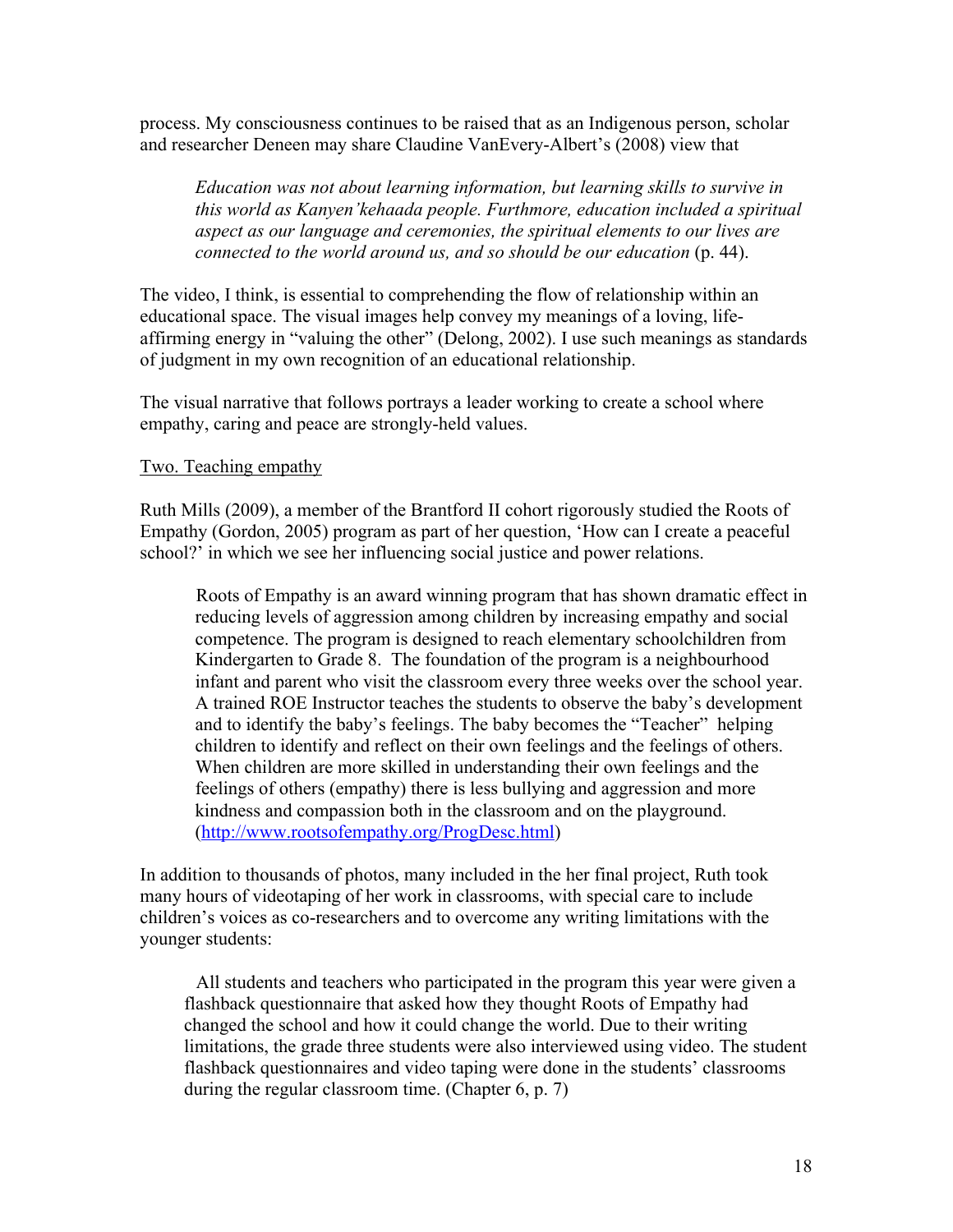The children's voices have been captured during interviews and in my journal during or after lessons. I interviewed the grade three students using video. I then transcribed their responses for coding and analysis. I gave the students the questions in written format first so that they could have time to think about their answers and record any thoughts before I interviewed them. I collected the responses from the grade seven students in written format only as I knew they had better skills for writing their thoughts down and that they might feel more comfortable with writing their responses than they would being video taped. During the interviews I asked the children:

What have you learned from Roots of Empathy? How can Roots of Empathy change the world? Could Roots of Empathy change a school? (p. 81)

#### *"It teaches us that we can talk about our feelings without feeling embarrassed" (Student A1, flashback questionnaire, June 11, 2009).*

As I read the last comment from a male student I am reminded of the day that I was in Julie Drekic's class during a family visit. The children were sitting around the green blanket and baby Myles was exploring some of the ROE toys. Some of the boys were playing with the toys too as they often did on these visits. Myles was just beginning to crawl and as he tried to get to a toy he fell forward onto his face and started to cry. Without hesitation, student A1, who was playing close by gasped, got onto his knees and scooped up Myles into his arms to comfort him. "Poor Myles", he cooed. "Are you OK?" Myles of course reached in the direction of his mother and as A1 handed Myles to his mother he said, "I feel sorry for him". Here was a 13 year old boy showing that he was not embarrassed to feel sorry for an injured baby and not embarrassed to show empathy to another human being. injured baby and not embarrassed to show empathy to another human being.



*Grade 7 student A1 spontaneously scoops up baby Myles to comfort him* Another nice part to this story is that not one of the students in the class who witnessed this act of caring and compassion said a negative word. There was no teasing or laughter, just caring remarks for Myles as his mother took him.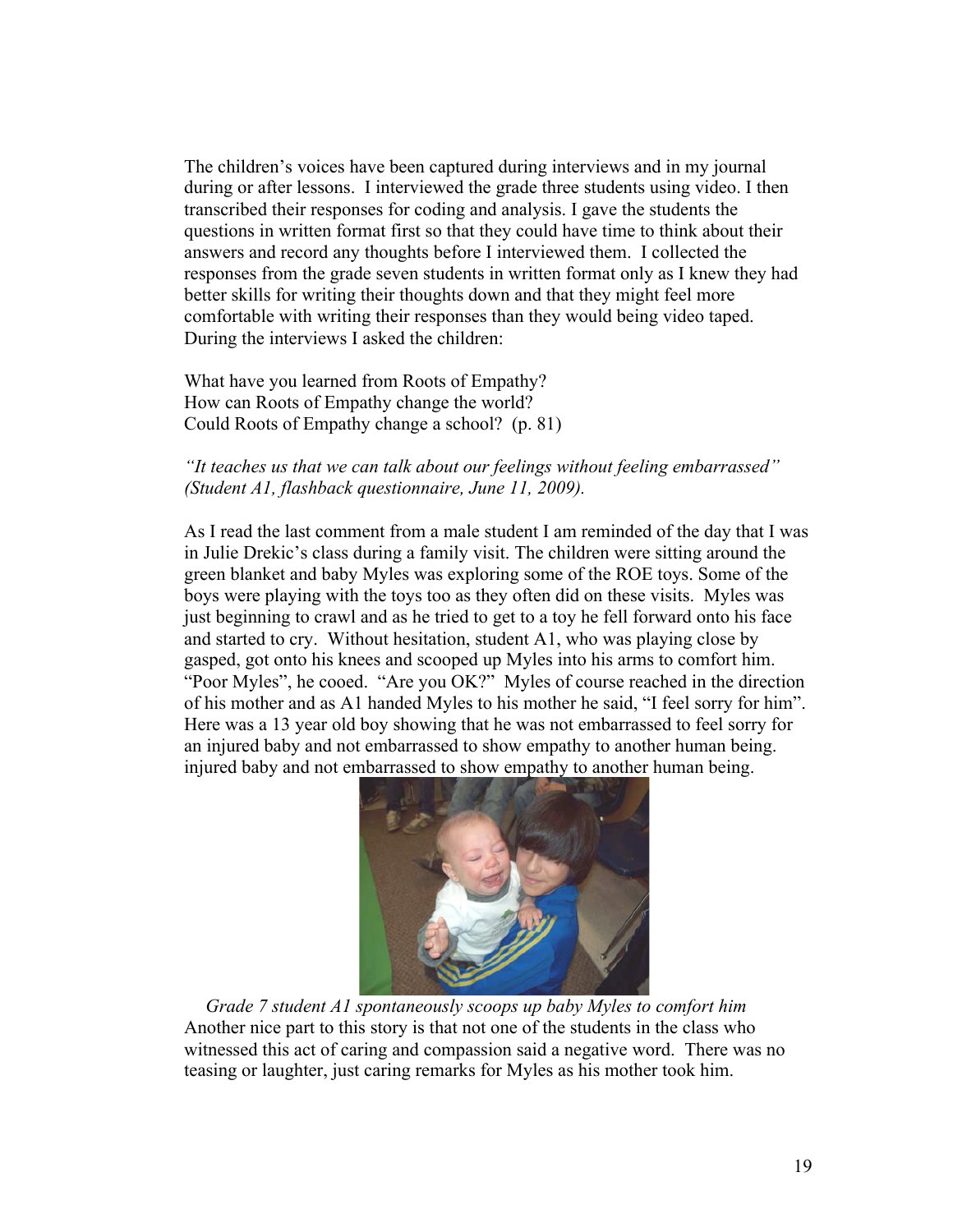It is important to note here that despite the fact that Ruth had written parental permission to use names and photos of her and the children in the Roots of Empathy classrooms, the Research Ethics Board insisted that she anonymize the children's names and destroy the photos and videos once the project was completed. I will talk more about this issue in Part Four.

In the following videoclip, you will see Ruth describing and explaining with her lifeaffirming energy the variety of activities that she has created in order to answer her question, 'How can I create a peaceful school?'



# http://www.youtube.com/watch?v=WpcVF7mkSzw Video 3.

In the next video, is an example of my work with Master of Education students encouraging their dialogue and intending to limit my invasion into their thoughtful discussion. I try to insert my comments only for the purpose of guiding or emphasizing significant ideas.

# Three. Building a culture of inquiry

I try always to be in relation with my students as described by Martin Buber as the humility of the educator (1947, p. 122). In my doctoral work I talk about 'having faith in the other' (p. 50) and I try to live that value as a living standard of judgment in that complex ecology of the "relational and responsive" (Rayner, 2004). With each cohort that I engage in recruiting, facilitating, supporting and teaching, new norms for participation and new tasks in new settings require new ways of facilitating their knowing, representing and creating. Like Low and McKay (2001):

We understand the process of education to be ecological-not linear-in its openness to dynamic opportunities and disturbing tensions incited by the constant interplay of relations between learners and teachers, between educating and being educated. ..In this heavy work, education is not a sterile passing back and forth of selfcontained units of the "said". Instead, for us, education is realized in the humus of human interaction – sites of mis/dis/re-connecting inter-actions between the said and the unsaid. …within unexpected dynamic and precarious moments of telling and tearing, "genuine conversations" are invoked. It is the students' conversations with us – (e)merging and (con)verging with tensions-that challenge us to educate and be educated midst the unexpected, and to dwell there with them with our experience and our humanity (In Hocking, Haskell & Linds, p.65).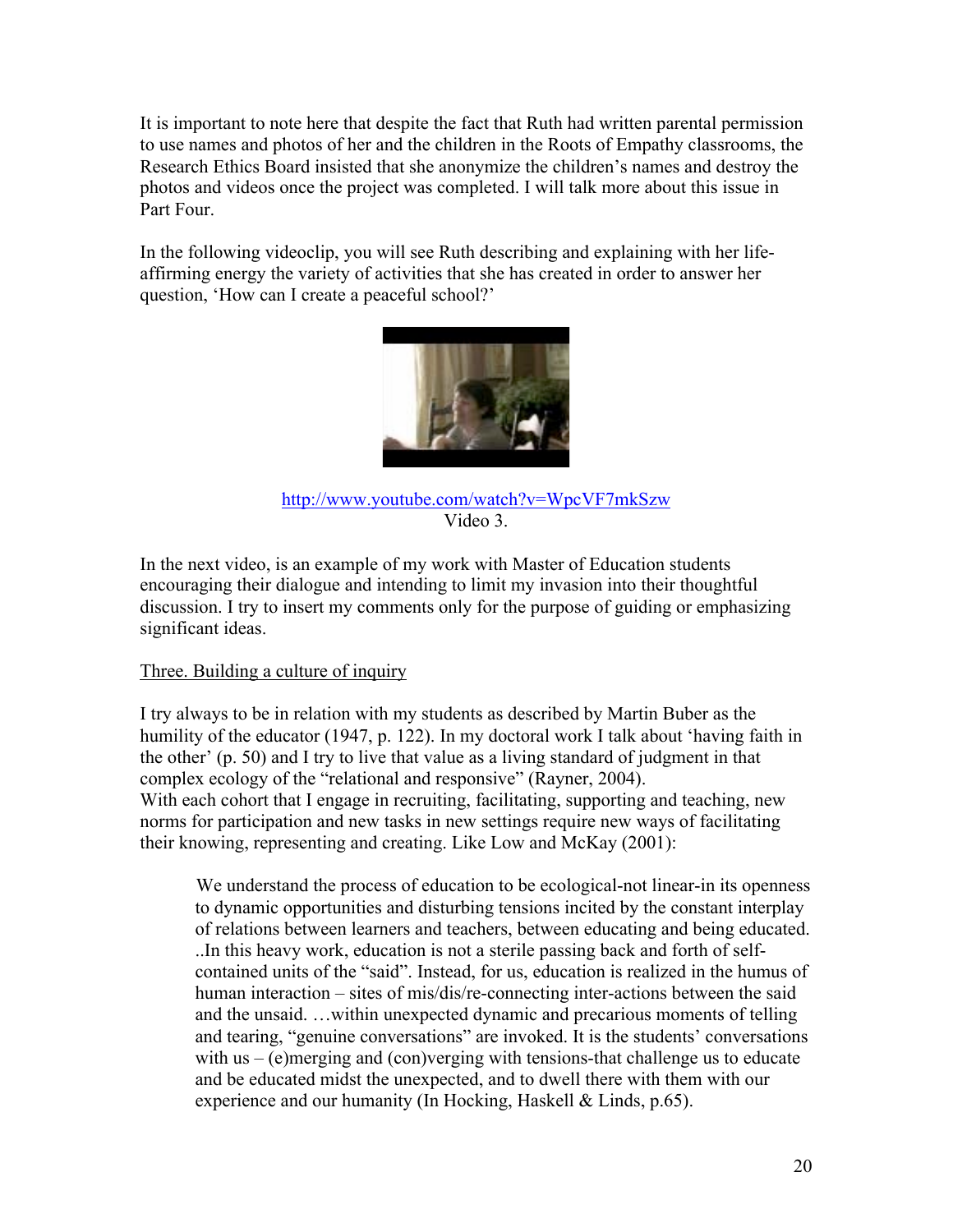Like Pille Bunnell and Kathleen Forsythe in their chapter "The Chain of Hearts: Practical Biology for Intelligent Behaviour," I experience love as a biological dynamic. They relate their influence on leading teachers to their own understanding of the emotional basis of our humanity in the biology of love:

"Living in love constitutes well-being, as one lives in a fluid dynamic congruence with one's circumstances, whatever they are. In the absence of love an organism lives the continuous breakdown of those systematic coherences. In us humans this happens as we live in various other relational dynamics and the concomitant configurations of bodyhood--namely the emotions of mistrust, expectation, fear, uncertainty, envy, ambition or competition" (in Hocking, Haskell & Linds, p. 157).

Life-affirming energy is the love for what we do in education" (Whitehead, 2008, p. 14).

Each member of the supervisory group included an autobiography so that the readers could see the diverse ecologies from which each of them came. Greatness in teaching, (too), requires a serious encounter with autobiography (Ayers, 2001, p. 124). It's interesting that four of the Brantford II group had worked in First Nations' communities in Northern Ontario and Quebec in their early years and each talked about the positive influence of that experience on them. "It was my first introduction to traditional native ways and the beginning of my attempts to understand and appreciate a culture that is so rich in its history that was so important to the development of this country and yet has been so misunderstood and oppressed" (Nikiforuk, 2009, p.12).

As Eisner (2005) said:

Human beings are, after all, sentient beings whose lives are pervaded by complex and subtle forms of affect. To try to comprehend the ways in which people function and the meanings the events in their lives have for them and to neglect either seeing or portraying those events and meanings is to distort and limit what can be known about them. (p. 116)

The dynamic of the learning community of the cohort reflects Belenky's discussion of 'connected learning' (Belenky et al., 1986, 1997): all voices in the group are valued; goals and activities are intended to be responsive to their needs. Belenky writes that this tradition:

. . . rejects dualistic constructs that presume feelings and thoughts are separate and opposing processes. Instead it envisions hearts and minds developing in tandem. It understands that emotions can spur the development of thought and thought clarifies and nourishes emotional life (Belenky, 1997, p. 16).

Individually, they became more knowledgeable and more confident professionals; collectively, they solidified their social bonds and became a tightly connected discourse community and a deeply committed community of learners (Black, 2001; Lee, 2009;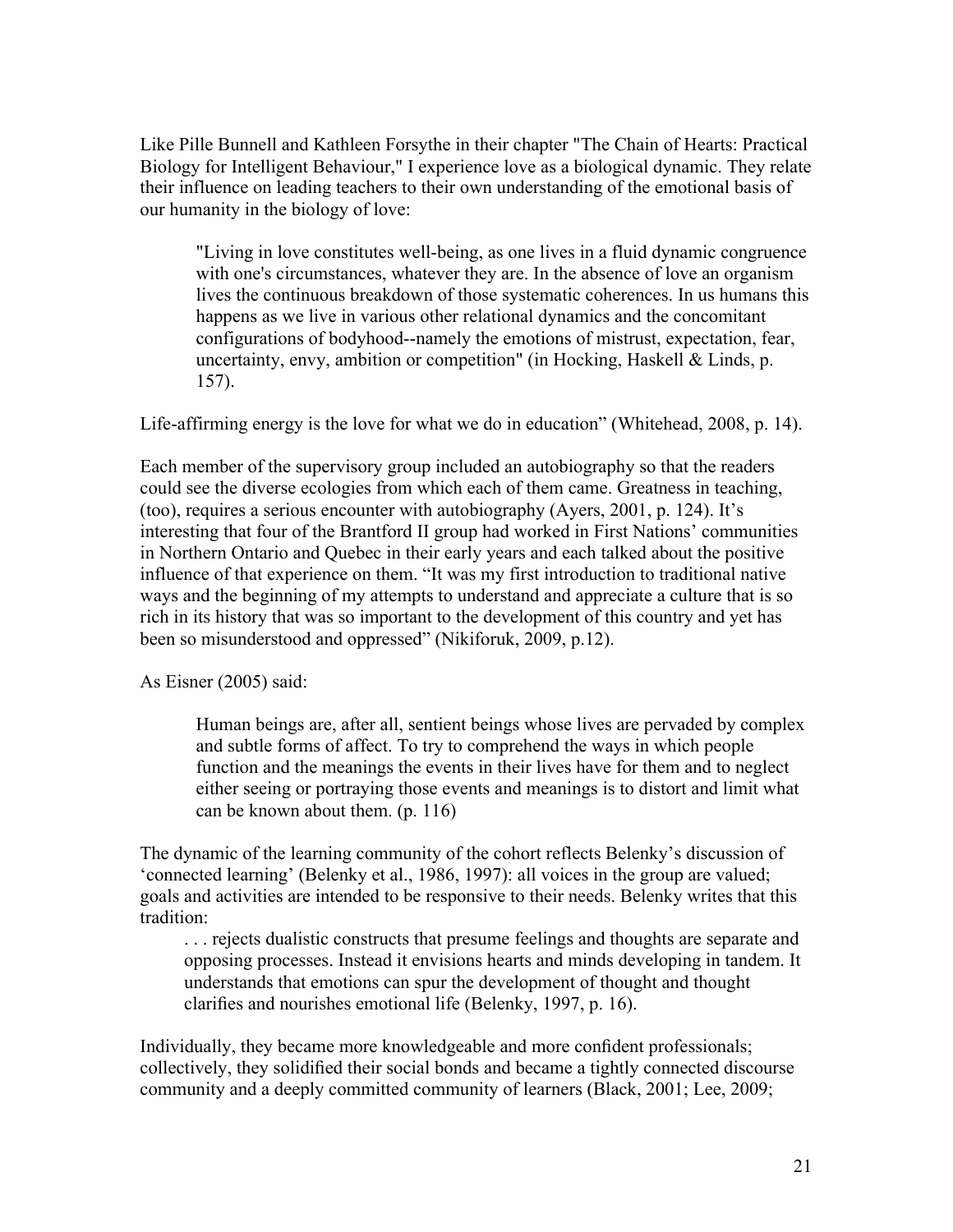McDougald, 2009). I think you will see this in the two vide-clips that follow. The process motivated and supported ongoing growth and development for both the individuals and the group (Freidus, 2002; Freidus et al., 2004, 2006; Little, 2007; Lyons & LaBoskey, 2002 In Clift, 2009, p.184).

My understanding and use of a dialectical and dialogical epistemology developed between 1995-2001 as audio-tapes of my supporting role as Superintendent of Schools revealed my 'I' as a living contradiction (Whitehead, 1989) in my inquiry, 'How can I improve my practice as a superintendent of schools and create my own living educational theory (http://www.actionresearch.net). The transcribed tapes of the meetings with school administrators revealed that while I believed that I had established the conditions to support communities of learners in my family of schools, I was actually talking far too much and not creating a climate for inquiry so that they might learn from each other (Delong, 2002).

That learning has been incorporated into my practice so that the Master's students share their knowledge in a culture of inquiry. In the following two clips, I show the meaning in practice of 'a culture of inquiry'. In the first, the actual conversation is not the most important and I encourage you to ignore the words and just move the cursor to see the intense listening and supporting of each other that is evident.



http://www.youtube.com/watch?v=BubRWfVUrV0 Video 4.

The videoclip that follows is representative of the group discussions when the group met at my house during their project-writing course. I think that you can sense the *empathetic resonance* (Sardello, 2008, p. 13) as the individuals communicate a feeling of the immediate presence of the other in communicating the living values that the other experiences as giving meaning and purpose to their life. You will also see and hear internal and external empathetic validity (Dadds, 2008). Dadds distinguishes between internal empathetic validity as that which changes the practitioner researcher and research beneficiaries and external empathetic validity as that which influences audiences with whom the practitioner research is shared (p. 279). Inclusionality (Rayner, 2006) is important in the generation of cultures of inquiry because it is grounded in a relationally dynamic awareness of space and boundaries as connective, continuous, reflective and cocreated.

As I communicate that valuing the other, the I-You relationship is extremely important in accomplishing what I-We do in that "he will be guided by the recognition of values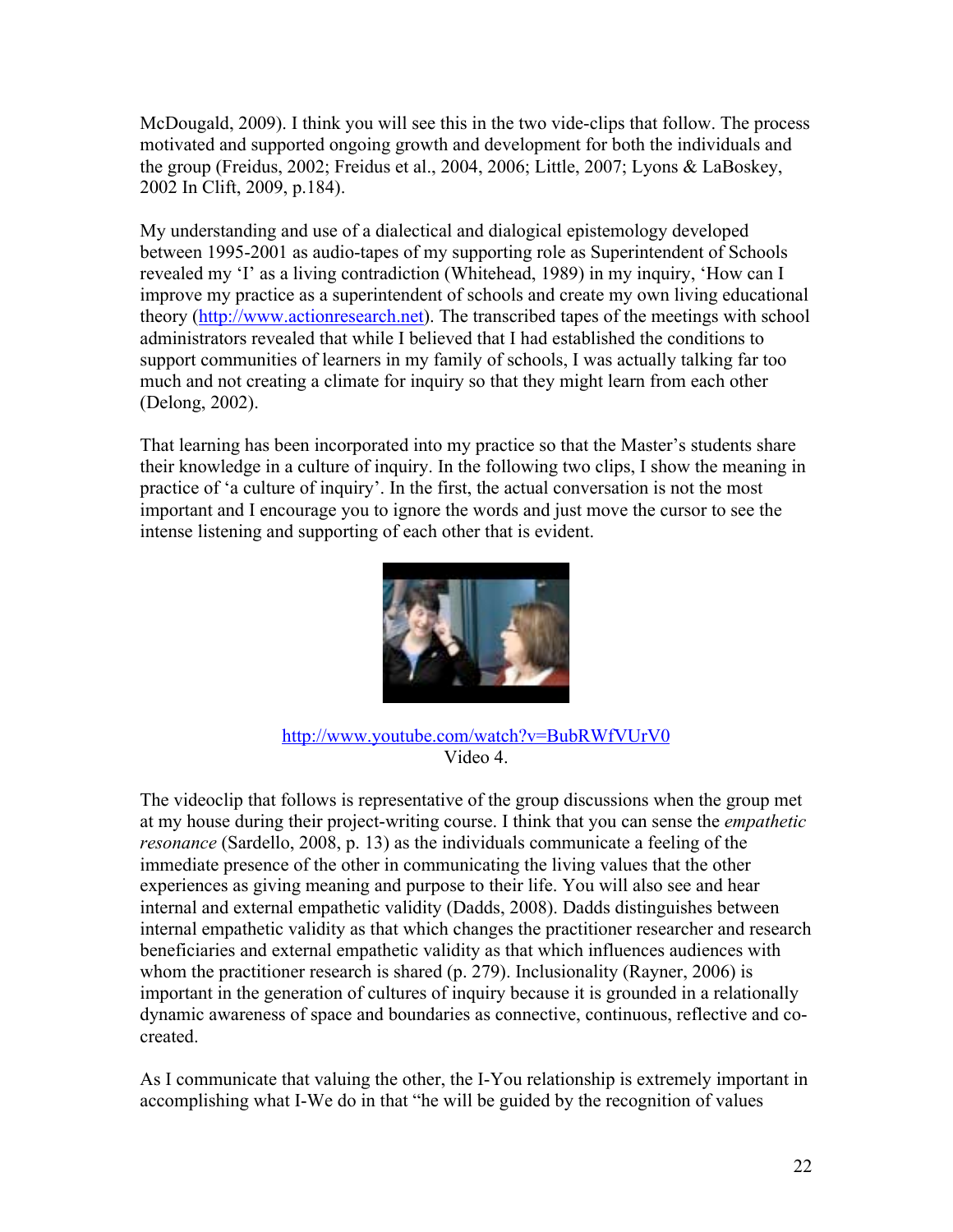which is in his glance as an educator" (Buber, 1947, p. 122). In reviewing videotaping of my work in the cohort, I am listening and watching to see that I am acting with the intent to listen and encourage and support the practitioner-researchers. In the second of these, you will see that I am behind the camera just inserting myself into the conversation when I feel that a point needs to be made to capture the significance of the dialogue. I move into the conversation to make connections from their practice to theorizing about their living educational theories.



## http://www.youtube.com/watch?v=JvFgcbKrmdY Video 5.

You will see also the embodied life-affirming energy exhibited by Ruth, Theresa and Carolyn. Lee Nikiforuk (2009) refers to my support as "The authentic understanding I have today about my living educational theory is because of the passion and commitment that Jackie has for her students as she lives her educational theory." The next video-clips show Theresa interviewing Deb in her quest to understand the nature of her influence and her desire to build caring professional relationships.

# Four. Building professional relationships

One of the Brantford Cohort II, Theresa McDougald (2009) had used photos to represent her knowledge in two other action research projects (2006, 2008) but this was new - the use of videotaping. Her question, 'What Is the Nature of My Influence as an Educator and How Can I Influence Teachers to Use Assistive Technology in Daily Practice?' shows that she has made the connect between teaching teachers to use technology to help student learning and her own practice as she too uses technology in her research. "The use of videotape is a new procedure in my action research methods. Previously, I have used only the spoken or written word as data in my research" (p. 63). In addition, I think you will see the life –affirming energy of both Deb and Theresa that I submit would be difficult to capture in print only.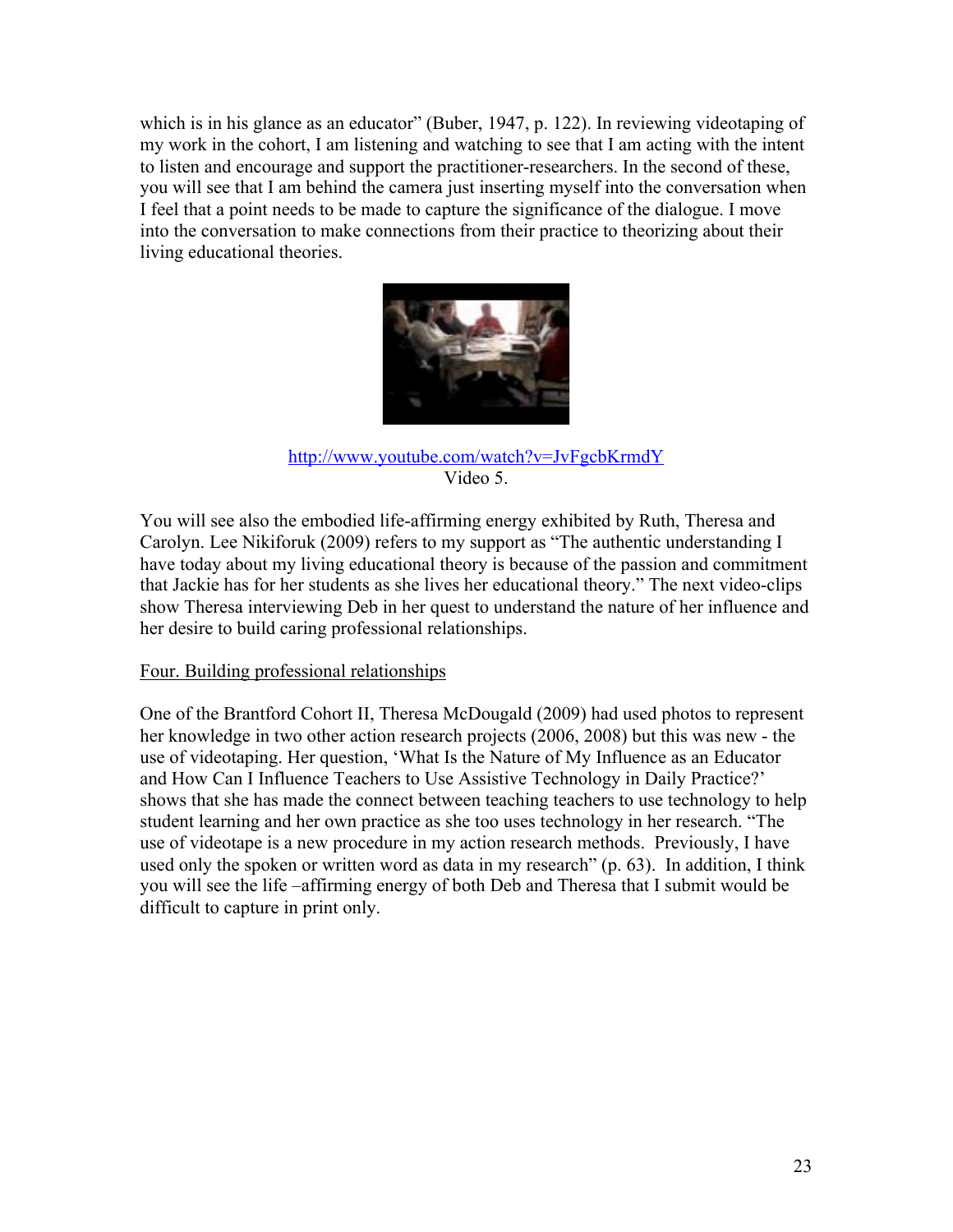

## http://www.youtube.com/watch?v=Lzj13opfKkU Video 6.

Theresa showed the videotaped interviews with the teachers to her validation group to validate her claims to know the nature of her influence:

*Validators' perspectives*. My validation group provided further evidence that I had influenced other educators by building professional relationships. The following comments from my validation group indicate that they noticed evidence in the videotaped interviews of strongly built relationships: "there was an obvious comfort level… encouraging, positive comments" (Janet McCutchen); "all the interviews reflected a collaborative relationship" (Karin Mertins); "the teachers show a level of trust that is amazing when we see at what level they are at as learners" (Dale McManis); "When viewing the videos the body language and the in-depth comments illustrate the great amount of respect Theresa evokes from her participants (Margot Kneale) (p.81).

Theresa refers here to her capacity to build a culture of inquiry which may signify my influence as I worked to do the same in their group meetings.

*Observation of and Reaction to Student Change and Growth (or Lack Thereof)* One of the most enjoyable aspects of the collaborative work that occurred between the participants and myself was the opportunity to observe, dialogue about, and assess student change and growth in literacy using the Premier program. This represented a significant change in the process of my action research from my first two studies. Because I was co-teaching with my participants it gave us plenty of opportunities to observe the students and to have professional conversations about whether the technology was helping or not, assessing change and growth in motivation, reading comprehension skills, and increased accuracy and output in written work. In a sense we had built a culture of inquiry that previously had been the domain of me and other system learning resource teachers and psychoeducational consultants who were heavily involved in training and implementing assistive technology (p. 98).

In the next section, we look at working with grade 7 students as a research team in an action research project presented in DVD format.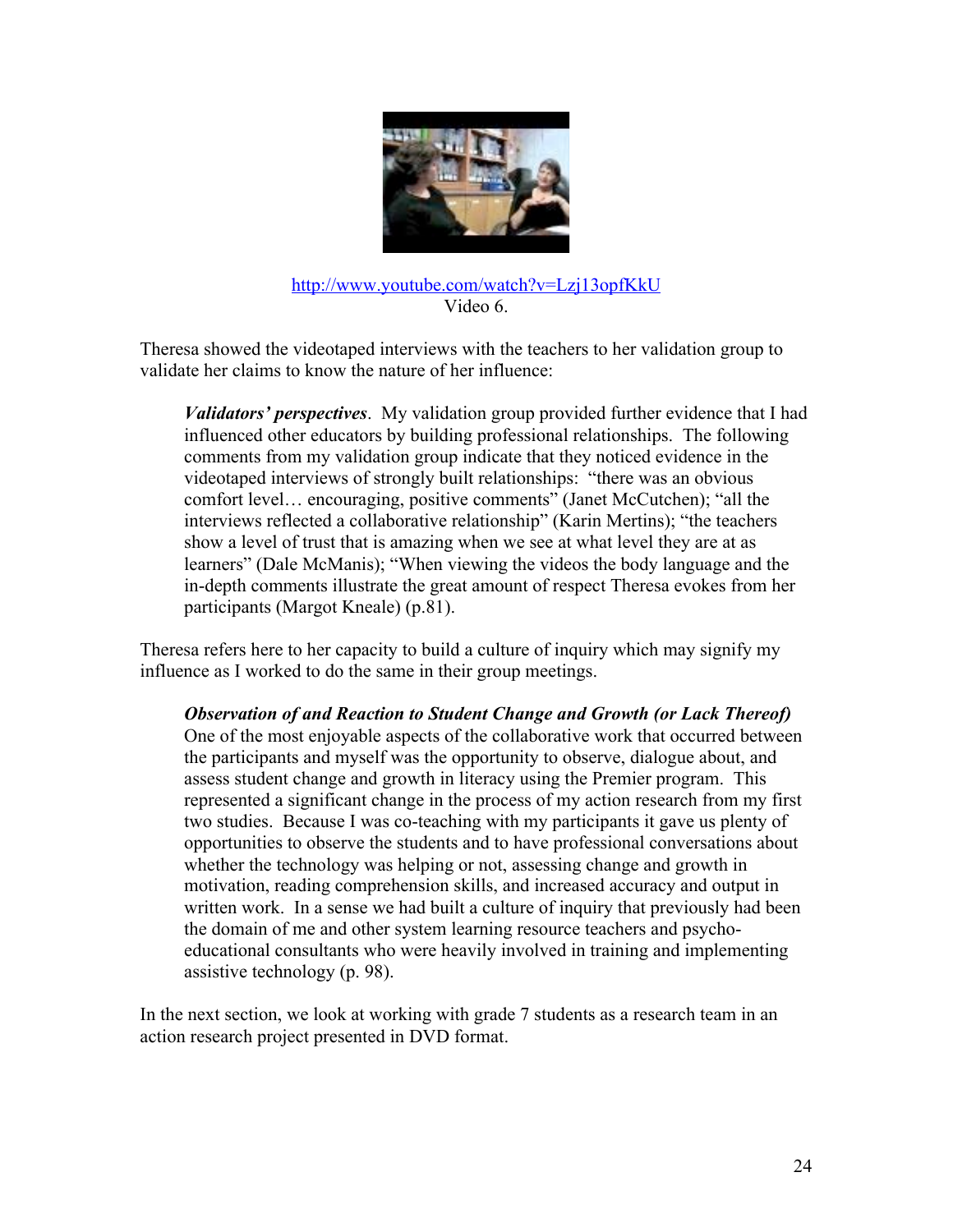#### Five. Students as researchers

A colleague and fellow action researcher, Tim Pugh, not only uses technology to generate and represent his own learning, he has taken on the challenge of moving an entire school system to improve student learning and teacher practice. What triggered his missionary zeal in this focus? He says that it was anger at seeing a whole lab of computers sitting idle in 2003. In an email April 4, 2010, he says: It wasn't just the room of "unused computers"...it was more the fact that there was a whole room of computers that people were trying to use but 80-90% of the links were broken and programs would not work.

He further expresses his concern:

I am troubled to think that students, who come to school with a diversity of computer-based skills and capacities, often cannot capitalize upon nor further develop these skills due to site, hardware, software, and knowledge-based restrictions. It is my belief that these restrictions form a real impediment to the solid development of literacy skills amongst students. While disturbing, this very dichotomy has birthed in me a personal working theory that students' mastery of key literacy concepts would be more effective if a main vehicle of this process was a student-delineated, fully integrated approach to computer-related learning at the school site. I further believe that students' subsequent understanding and ownership of personal computer literacy skill development is a key ingredient in the recipe for the making of a truly "literate student". Indeed, I have become so convinced of this reality that computer-related issues have been central to my personal framework of research and study throughout my Master of Education program ( Pugh, 2005b) (Pugh, 2005a).

His joint action research project research (Pugh & Kilpatrick, 2007) was the first one in the series of Passion In Professional Practice publications that was submitted in CD form, appropriate since the subject of the project was the use of technology to improve student learning. Tim's question was: "How can I use the Virtual GrandE project to further develop the theoretical concept of Communication Literacy?" and Lynda's question was: "How can I use the Virtual GrandE project to impact the implementation of curriculum content and the development of teacher best practice?"

Virtual GrandE is Tim's brain-child with the focus of questions like:

- How does one ensure that the learning accomplished through the integration of technology into the classroom is authentic in nature and meaningful for both students and teachers alike?
- How does one nurture the empowerment of student voice through technologybased activities?
- How does one allow teachers' best Information Communication Technology (ICT) practices to be impacted and to be informed by students' knowledge and experience within the digital age?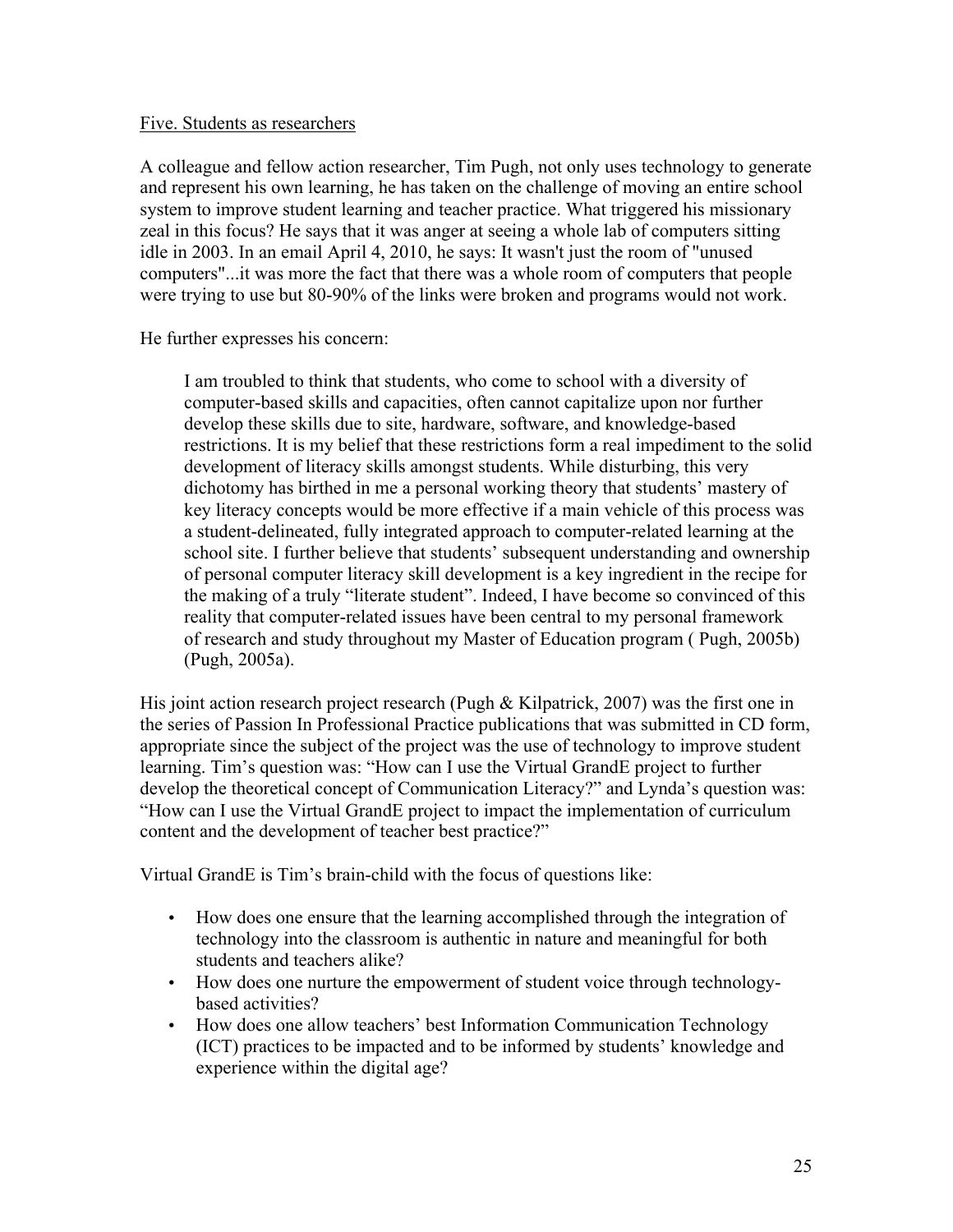Virtual GrandE is a cross-curricular, cross-grade, intra-school system-wide literacy project created by classroom lead-learners and rooted within Grand Erie District School Board. Through the use of video-conferencing technology, SmartBoards, video cameras, laptops, and integrated webcams, student-learners and lead learners from all academic streams and groupings create mutually-authentic forums for the exchange of ideas, the exploration of perceptions, and the creation of novel educational opportunities within a framework of Communication Literacy (Pugh, 2005).

We have some wonderful examples, albeit too few, of students as researchers. One of them is "Pupils as action researchers: Improving something important in our lives." in the 2008 issue of the Educational Journal of Living Theories (http://ejolts.net/node/82) (Bognar & Zovko, 2008). ). Another is in the work of Claude Poudrier, research teacher and teacher trainer at the Commissionscolaire du Chemin-du-Roy in Trois- Rivières, Quebec. He has used the action research model with students to teach citizenship:

The AR:CPS [Action Research for Community Problem Solving] approach advocates a citizenship education learning strategy that leads actors of all ages to: •Identify a problem of concern to them in their community.

- •Analyze the problem by considering its different issues.
- •Identify potential solutions.
- •Select the one that best fits the situation.
- •Develop and implement an action plan.
- •Evaluate the process and its outcome.

As was mentioned previously, the AR:CPS model leads students to take concrete actions in their communities, given that the strategy is geared toward having them solve a real problem by developing and then implementing an action plan. It is also worth noting that students explicitly take part in decisions, since they themselves choose the local issue they will work on. Step by step, they make their way through a democratic process by remaining the lead- ers of their project. http://www.claudepoudrier.com

The following is another great example as Tim engages students as co-researchers in a culture of inquiry. In unscripted answers to Tim's questions, we see the reflective nature of the grade 7 students.



http://www.youtube.com/watch?v=iBGwRfxdFwI Video 7.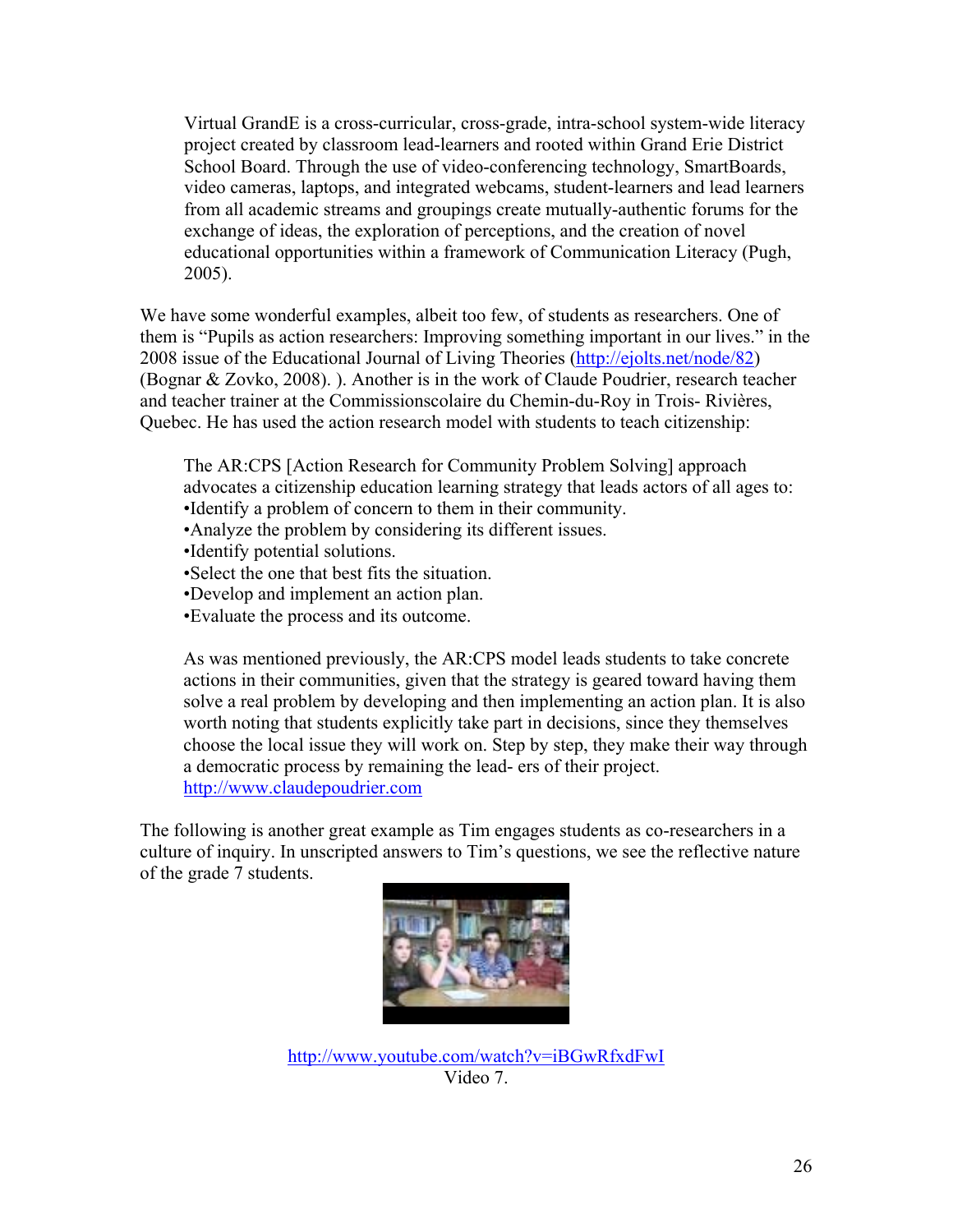One of Tim Pugh's concerns is that lack of connection between pedagogy and technology in the schools and in the systems. In his current position in the Grand Erie District School Board as Coordinating Teacher  $\sim$  Virtual GrandE Communication Literacy Project, he finds that Ministry of Education reports on the effectiveness of technology grants are not expected to be in multi-media format and in a SKYPE conversation he says:

I will be one of the only people in this TLLP [Teaching Leading Learning Program] cohort who will be submitting a 100% media-based report to the Ministry They encourage paper-based reports but I asked the question... and got raised eyebrows [20/03/10 11:39:04 AM].

In the fourth section of this paper, I consider the extent and nature of my learning in this self-study and consider next steps.

# **Part Four. Findings Concerning My Learning, Conclusions from the Study and Next Steps.**

## Findings concerning my learning

In the informal action research projects published in Passion In Professional Practice, all of the projects included photos, even if only in the biography, and most included many photos to represent their knowledge. In the first Master's cohort, some students used photos as I had encouraged and demonstrated for them (Black, 2001; Knill-Griesser, 2001 http://schools.gedsb.net/ar/theses/index.html ). The second cohort included photos to represent their knowledge and many also learned to use the video camera as demonstrated above.

While that group used video primarily as a data-collection vehicle, many used the media to represent their knowing at the Sharing Our Knowledge conference, January 29-30, 2010. Theresa McDougald (2009) videotaped the teachers to assess her influence. Ruth Mills (2009) videotaped the students so that their voices would be heard and to overcome their writing limitations. Tara McFarling (2009) filmed her students as they improved their skills through the use of the Smartboard technology.

There are still obstacles to multi-media generating knowledge: university and school district constraints and my limited proficiency in understanding and using the technology. One of these is the privacy regulations imposed by universities and school boards. Even with permission from parents, the Master's researchers were advised to anonymize names and throw out personal data as soon as the project had been accepted. I may try a letter to the committees on Privacy and Research Ethics asking if a letter from the student supported by the parent to the effect that the student wants to represent himself, (the individual's right for self-identification) would settle the issues of uploading that student's role as researcher to the net.

This last cohort group also had to struggle with the personnel overseeing the publication of their projects. When they submitted their work to the university, the photos were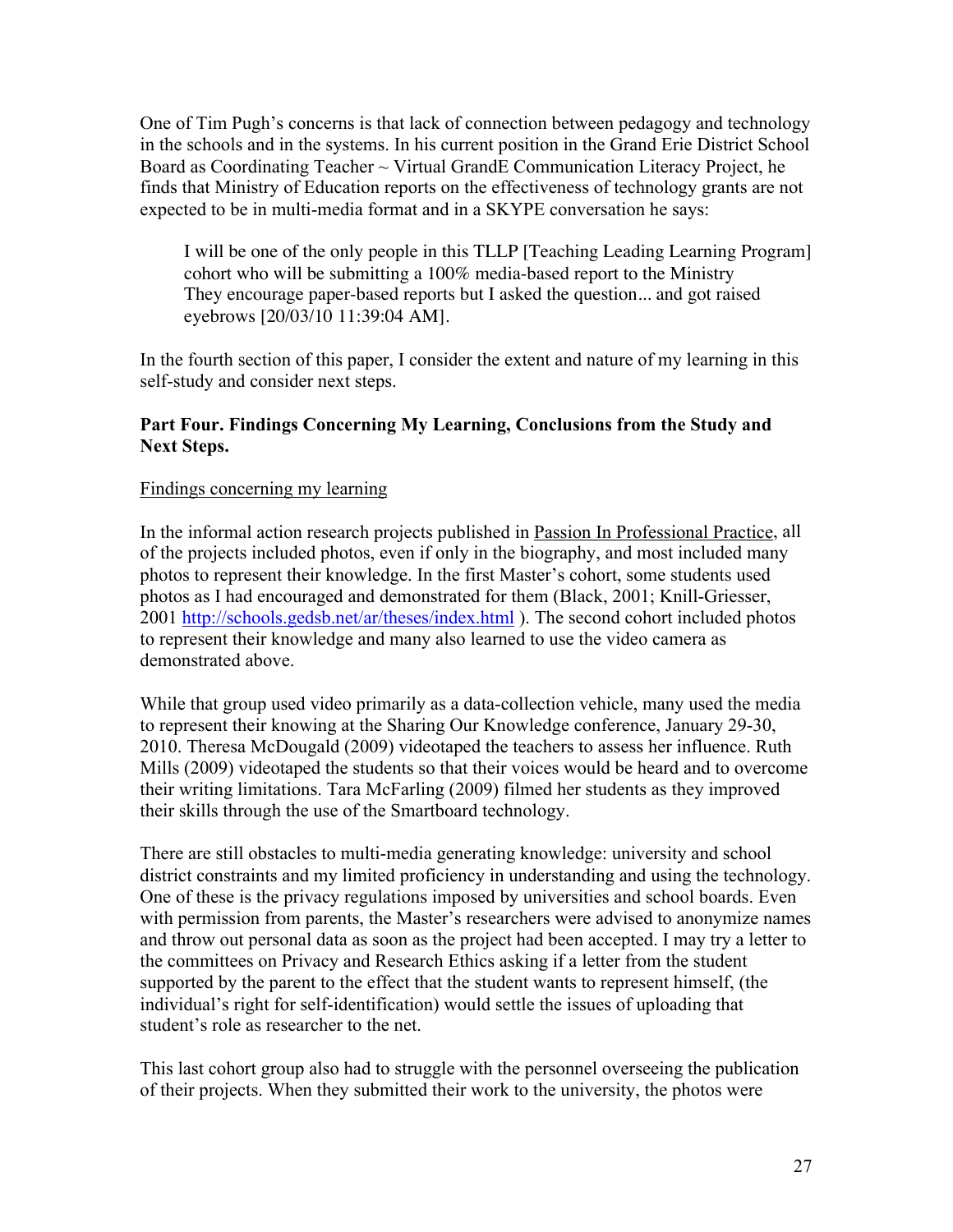integrated into the text. They were instructed to remove the photos or put one photo on a single page. This apparently simple change dramatically changes the impact of the photo connected to the text as data to support a claim. I, too, experienced their pedagogical chaos (Simon, 1992 in Hocking, Haskell & Linds, 2001, p. 71) through the ethical review process and the publication changes. How can I remove these obstacles?

While I am progressing in my own increasing knowledge of taping and editing videoclips, I am often overwhelmed by what I don't know. My capacity has grown and improved to the degree that I am confident enough to assist students to use them once I have mastered the editing and uploading of clips of my own learning. Loughran (2006) says: Modeling 'is inherent in all that we do in teacher education. Intended and unintended learning about teaching occurs through our modeling whether we are conscious of our actions or not' (p. 95). What I've learned is that integrating video into the text is problematic unless one has a website or steamed server available. In this paper, I initially wrote:

"YouTube is one location that is free but school systems are opposed to any use of YouTube because of the mishaps that have occurred where information has fallen into the wrong hands and been misused. I have used this location because only consenting adults have been involved. I am working on using free websites such as Spanglefish so that I can locate my clips and so can my students but I am still cautious of uploading student data on public platforms." (March 21, 2010)

I have since learned that TeacherTube is available for these purposes: http://www.teachertube.com. As I said to Jack Whitehead in our SKYPE conversation on March 22, I am feeling a disconnection between espousing the use of video to represent their knowledge to my students and not being able to remove the obstacles to do that."

Another obstacle that I encountered in this paper was that different cameras use different programs, different formats reject downloading and if I don't have the particular program, I can't access the video. After struggling to try to download the video-clips on a DVD from Theresa McDougald and getting nowhere, Tim Pugh informed me that I had to go back to the original footage. Theresa gave me the raw footage that she had fortunately retained. Maybe that's what gets in the way – every media activity seems to take twice as long as seems necessary!

Being accountable for one's claims to know and sharing that knowledge in a public forum is endemic to action research. It therefore becomes a moral responsibility to offer such an account, an explanation for how and why we do the things we do. (McNiff, 2008).

Moira Laidlaw comments:

*I couldn't agree more. I always felt that in China I needed to account for what I did, given that [Voluntary Services Overseas] paid so much money per volunteer a year. This, as well as the professional concern of being accountable to my*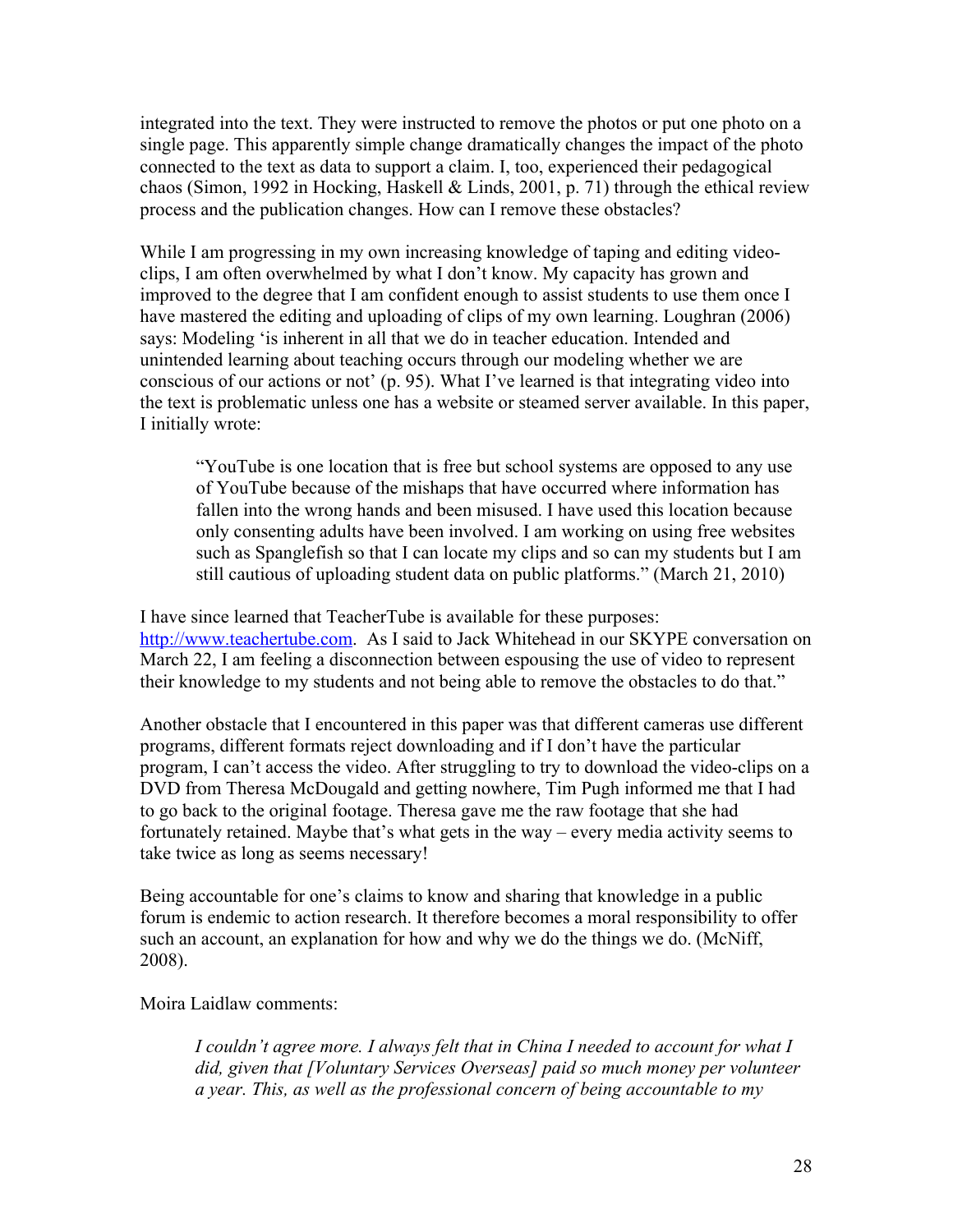*colleagues and students, made me feel I had to write a report every term.*

Certainly part of my learning derives from the responses I receive from my validation group. Moira's overall comments (email April 6, 20010) give me encouragement to continue this work:

*I had a lovely read of the paper this morning and so enjoyed it. I think the theme of the paper is vitally important, not only locally within your own country, but as a world-theme in these days of continuing racial strife and suffering. A global and all-people problem! I like the way you show, very clearly, what values you are working from - indeed these are the most affecting part of the paper for me - and how you reach conclusions. I like your self-questioning stance, and your sense of purpose and determination. I have annotated the paper in a way that I hope you find constructive. Thank you so much for sending me this important research. Its values, as you clearly know, are dear to my heart as well.*

Despite the fact that this Brantford cohort II had graduated, those of the cohort who felt comfortable sharing on this stage presented their research on January 29-30 at the 'Sharing our Knowledge' conference in Brantford. Noteworthy is the fact that all but one of them used some form of media to represent their knowledge in their projects. The technology ranged from powerpoint to videotape to smartboard with video. Unfortunately, I was very sick and couldn't take video footage of the event. I do, however, have copies of the presentations that I plan to upload on my website in the spring of 2010.

# Conclusions from the study

Because I believe that the expression of our embodied knowledges as professional educators is highly significant in our educational influence with our students, I work to enable this knowledge to be legitimated in the Academy as master of education degrees. Whenever I am present with professional educators I am aware of feeling the significance of the differing forms of knowledge embodied in each one of us. I am thinking particularly of the life-affirming and energy-flowing values that form explanatory principles in why we do what we do in our educational relationships. I believe that the embodied knowledge and energy-flowing values are evident in the video-clips in a way that print alone could not convey.

The significance of this paper lies in its contribution to understanding the living standards of judgment that can be used to assess the quality of practice-based research and selfstudies of teacher-education practice. The significance of the importance of developing agreed-upon procedures for transforming knowledge based on personal experiences of practice into 'public' knowledge has been highlighted by Snow. Insights from the traditional disciplines of education are included within the living educational theories generated by practitioner-researchers in their educational inquiries, 'How do I improve my practice?'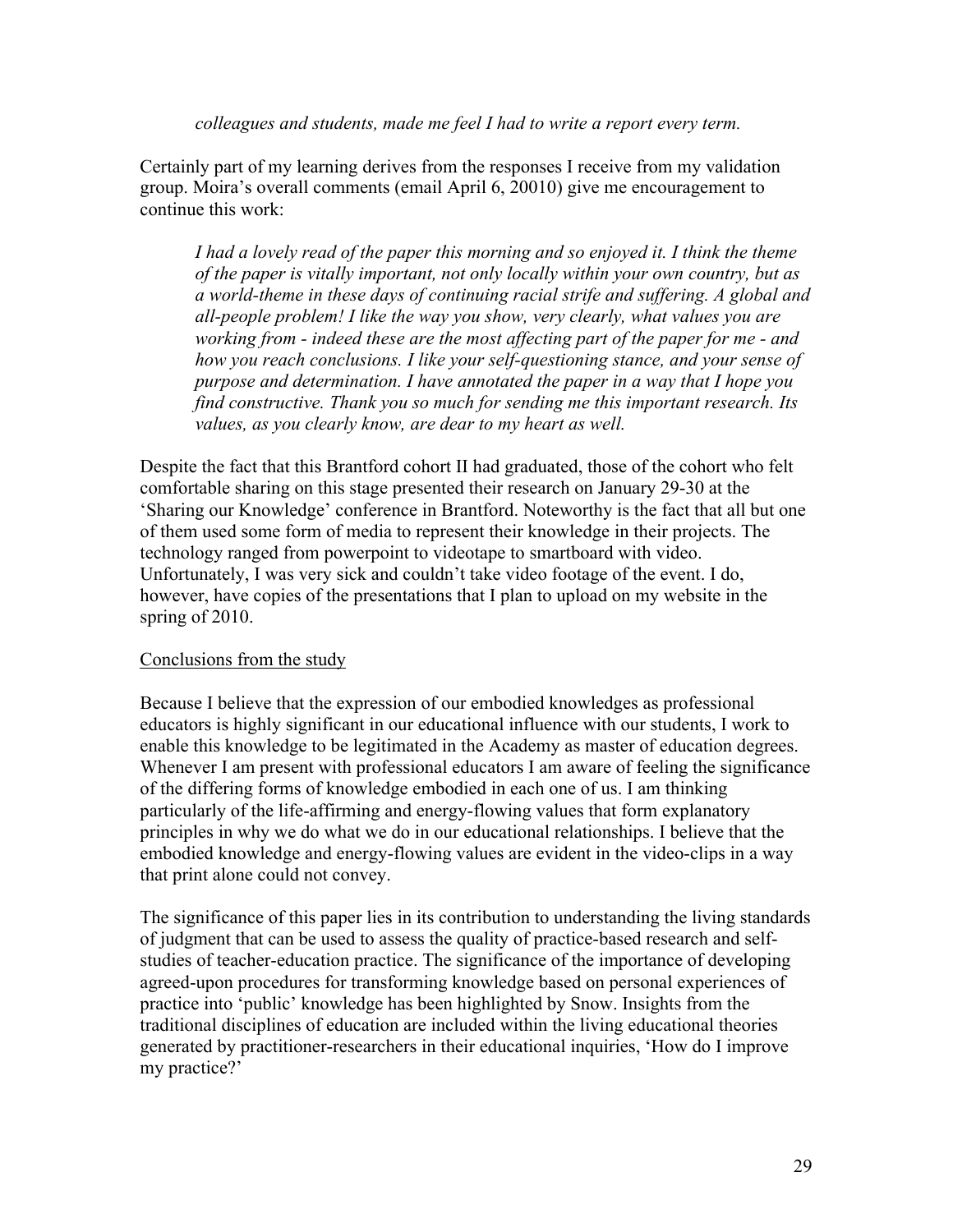The educational significance of the study can also be understood in relation to Snow's call to systematize the personal knowledge of practitioners in the generation of educational knowledge with educational responsibility. A living theory methodology for improving practice and generating knowledge shows how the embodied knowledge of professional practitioners can be made public and legitimated as academic knowledge.

The scientific significance of the study lies in the claim that academic research can embrace the knowledges of First Nations embodied in alternative forms to embrace creative and performance arts as well as multi-media representations. It also engages with the necessity of finding new ways to generate, represent and evaluate knowledges in complex ecologies so that diverse voices can be heard and recognized.

The living theory methodology, formed into epistemological standards of judgment in explanations of educational influence, embraces alternative forms of representation.

Many obstacles have been overcome or circumvented to build "communities of inquiry capable of criticizing such research and fostering its development". Because of social, political, economic and spiritual forces, the progress of implementation has been and continues on a broken front and has varied in pace and strength over the years. In spite of these negative forces both inside and outside of systems, a belief in the democratic, non-hierarchical nature of living, learning and knowing, and commitment to transforming understandings of how individuals, groups and systems can bring about improvement in our world sustains the self-study. *If we allow oppressive messages to shape beliefs about ourselves that do not support our cultural identity then we prevent our own liberation*  (Antone, Miller & Myers, p. 26). Spiritual resilience incorporates those qualities of the human spirit that carry hope for the future of humanity.

Recognizing that the print medium is limited in representing our ways of knowing and that multi-media and artifacts can support the development of cultures of inquiry is a work in process. I believe strongly that the video-clips that I have inserted in this work demonstrates the meanings of the embodied energy-flowing values that educational researchers use to explain their educational influences in their own learning and in the learning of others. These meanings have epistemological significance for educational knowledge that requires alternative ways of generating and representing knowledge.

Ellen Dougherty, doctoral student at the University of Nevada, Las Vegas, concentration in TESOL, cognate in Technology and Learning Strategist for the Clark County School District, used Habermas' questions outlined at the beginning of the paper giving positive responses in an email April 8, 2010. To the question, 'Is it authentic?' she answered: Definitely! To the question, 'Am I true to myself?' she responded:

*Building cultures of inquiry through reflective practice is documented through your words and multi media representations. This seems to be at the core of your being and come through in all your writings. The videos you include are as you put so*  well an important part and essential to understanding and documenting the flow of *relationship within an educational space.*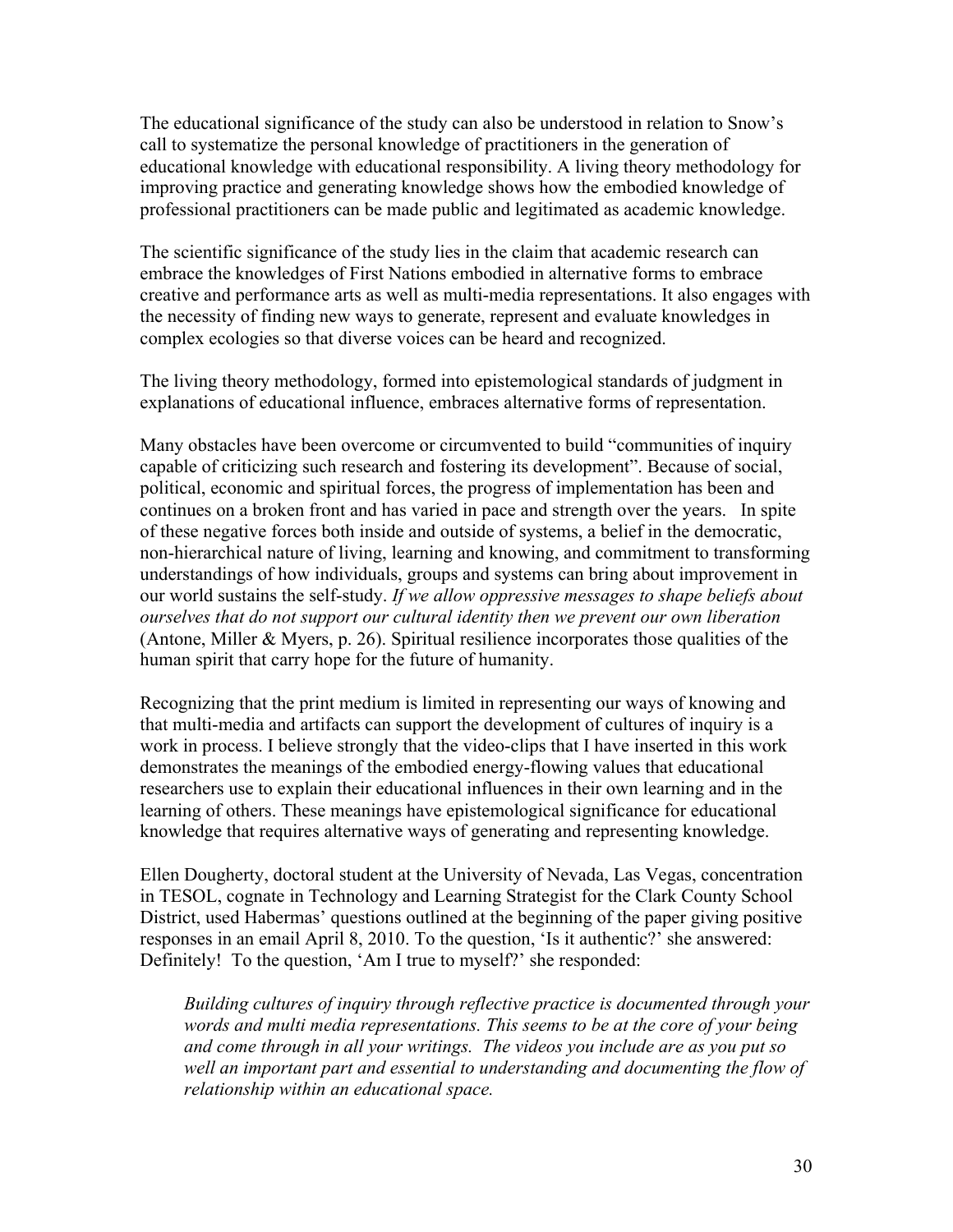Like Lee and Rochon (2009) my hope is that my submission for the 2010 Annual Meeting will stimulate new conversations and collaborations that fundamentally expand our understanding of the richness of the diversity of the human experience and enable us to use that knowledge to enrich and expand opportunities to learn for everyone of us.

#### Next steps

I am feeling more valued by my institution as I have been appointed coordinator of the cohort and adjunct professor in the winter of 2010. At the time of writing, I am coordinating the recruitment of the Brantford Cohort III and need 20 students to start in July 2010. The new program has changed from the expectation of the completion of a major research paper (MRP) to 10 courses with the option to complete a MRP with 3 fewer courses. The focus continues to be Educational Inquiry. If Brantford cohort III comes to reality, I hope to teach one or two of the courses and use my influence to create a culture of inquiry in which practitioners can generate knowledge.

I ask and work to answer the question, "How do I improve my practice" daily, weekly and yearly. The challenge of representing different ways of knowing demands that I become more proficient in my use of multi-media to generate knowledge and expand the capacity of the academy to accredit other forms of knowledge. Some progress has been made in my own capacity to use the video camera, edit the clips, upload them to a server and insert them into print text. I am dissatisfied with still having to ask for help and intend to become independent so that I can be more helpful with my Master's students.

With the next cohort, I intend to encourage and support them to use multi-media to generate knowledge and to represent their knowledge **within** their papers as urls of videodata and as DVD's. With my new position, I may have an entry into the pathways in the university where I can travel to bring about more understanding and acceptance of alternative and multi-media ways of generating knowledge in diverse ecologies.

In a 72 year longitudinal study of 268 men, asking the question 'Is there a formula for a good life?' the director of the study, George Vaillant, in an interview in the March 2008 newsletter to the Grant Study subjects, was asked, "What have you learned from the Grant Study men?" Vaillant's response was, "That the only thing that really matters in life are your relationships to other people" (Shenk, 2009). It is my belief that improving the world in even a small way means becoming a better person, living according to my values by building relationships and valuing the other in a culture of inquiry. I concur with Jean McNiff (2008) as she writes in the Educational Journal of Living Theories, an outstanding vehicle for sharing our knowledge electronically:

It is up to each one of us to live our lives in a way of which we may feel proud. It is up to us to speak our own truths, with humility and commitment, to show how we hold ourselves accountable for ourselves, that we do not lock ourselves into the comfortable prisons of existing knowledge and established ways of doing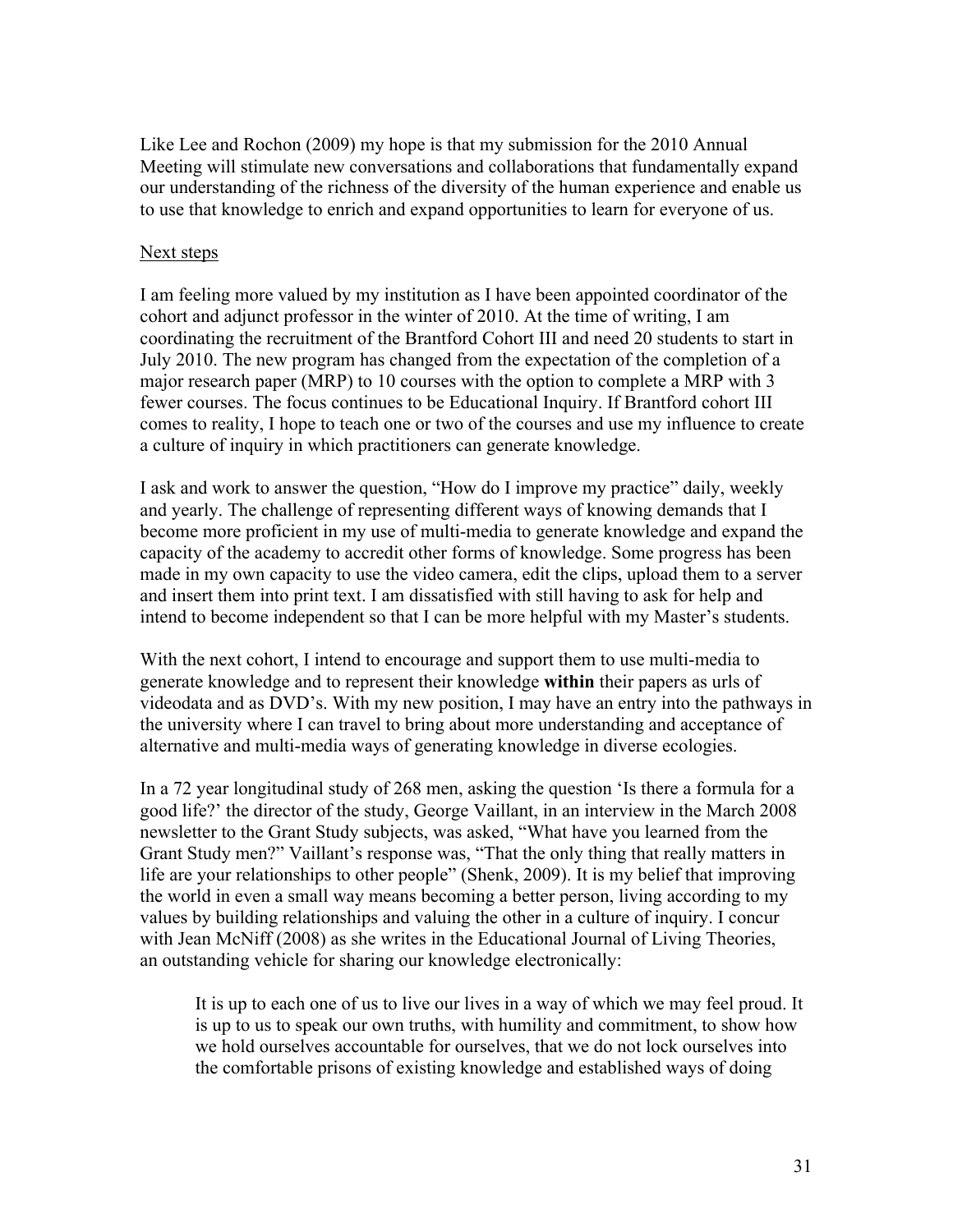things, but fully engage our limitless imaginations in the quest for finding ways of living lives that are life-affirming for all (http://ejolts.net/node/86).

# References

Adler Collins, J. (2007) Thesis, Developing an inclusional pedagogy of the unique: How do I clarify, live and explain my educational influences in my learning as I pedagogise my healing nurse curriculum in a Japanese University? Retrieved 25 January 2010 from http://people.bath.ac.uk/edsajw/jekan.shtml

Antone, R., Miller, D. & Myers, B. (1986) *The Power Within People: A Community Organizing Perspective*. Brantford: Hurryprint.

Ayers, W. (2001). *To teach: The journey of a teacher.* New York: Teacher's College Press.

Bai, H. (2001) Beyond the Educated Mind: Towards a Pedagogy of Mindfulness. In Barber, J. (2010) Drew Hayden Taylor; A playwright steeped in Ojibwa oral tradition finds his voice in print. Toronto: The Globe and Mail, March 29, 2020

Barone, T. (2009) Narrative Researchers as Witnesses of Injustice and Agents of Social Change? Educational Researcher, Vol. 38, No. 8, pp. 591–597

Battiste, M. (2000) *Reclaiming Indigenous Voice and Vision*. Vancouver: UBC Press. Berry, A. (2004). Self-study in teaching about teaching. In J.J Loughran, M.L. Hamilton, V.K. LaBoskey, & T. Russell (Eds.), International handbook of self-study of teaching and teacher education practices (pp. 1295–1332). Dordrecht, The Netherlands: Kluwer Academic Publishers.

Belenky, M. F., Clinchy, B. M., Goldberger, N. R., & Tarule, J. M. (1986) *Women's Ways of Knowin*g. New York: BasicBooks.

Belenky, M. F., Clinchy, B. M., Goldberger, N. R., and Tarule, J. M. (1997). *Women's ways of knowing: The development of self, voice and mind. Tenth anniversary edition*. New York: Basic Books.

Black, C. (2001). Managing Transitions. Master's project, Brock University. Retrieved March 25, 2010 from http://schools.gedsb.net/ar/theses/index.html

Boyer, E. (1990) *Scholarship Reconsidered: Priorities of the Professoriate*. Princeton: Carnegie Foundation.

Bognar, B. & Zovko, M. (2008) Pupils as action researchers: Improving something important in our lives. *Educational Journal of Living Theories* Vol.1, No.1. (http://ejolts.net/node/82).

Bruce-Ferguson, P. (2008) Increasing Inclusion in Educational Research: Reflections from New Zealand. *Research Intelligence*, 102, pp. 24-25.

Buber, M. (1947) *Between Man and Man.*

Bullough, R. & Pinnegar, S. (2004) Thinking about the thinking about self-study: An Analysis of Eight Chapters, in Loughran, J. J., Hamilton, M. L. LaBoskey, V. K, Russell, T. *International Handbook of Self-Study of Teaching and Teacher-Education Practices*. Dordrecht, Kluwer Academic Publishers.

Cajete, G. (2000) Indigenous Knowledge: The Pueblo Metaphor of Indigenous Education. In Battiste, M. (2000) *Reclaiming Indigenous Voice and Vision*. Vancouver: UBC Press.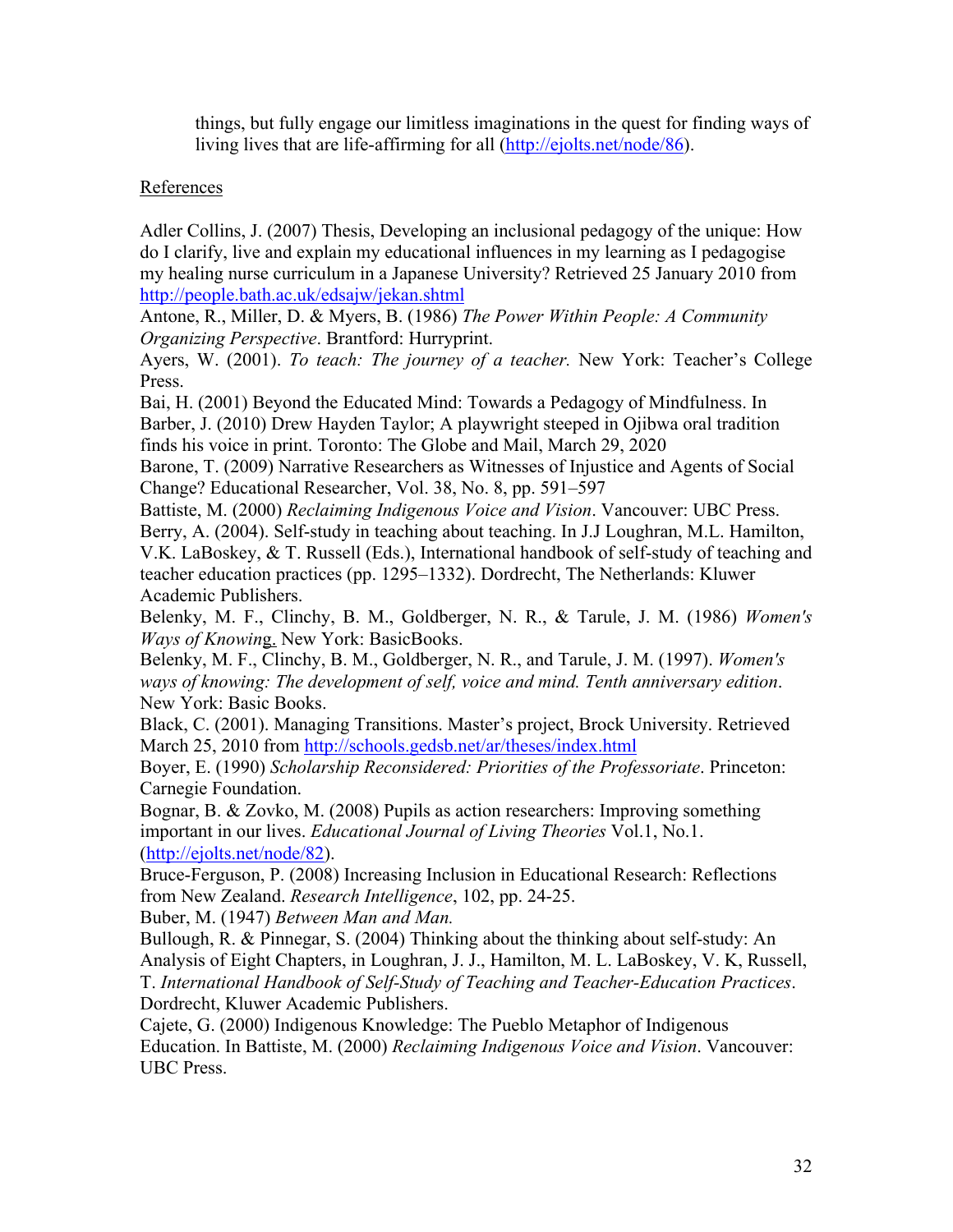Clark, D. (1997) The Search for Authentic Educational Leadership: In the Universities and in the Schools. Invited presentation to Division A at the Annual Meeting of AERA. Clandinin, J., & Rosiek, J. (2007) Mapping a Landscape of Narrative Inquiry: Borderland Spaces and Tensions, pp 35-75 in Clandinin, J. (Ed) *Handbook of Narrative Inquiry: Mapping Methodology*. Thousand Islands, London, New Delhi: Sage.

Clandinin, D. J. & Murphy, M. S. (2009) Relational Ontological Commitments in Narrative Research. Educational Researcher, Vol. 38, No. 8, pp. 598–602

Clift, Renée T. (2009) 'Repurposing My Professional Practice: Leaning from my students over time and place', Studying Teacher Education, 5: 2, 129-141 url:

http://dx.doi.org/10.1080/17425960903306567 Loughren, J & Russell, T. Eds Routledge London.

Conolly, J. 2008 Reading Story-Orality, Literacy and Holistic Knowledges. Retrieved January 25 2010 from http://www.mtml.ca/newslet/04/May04/Aboriginal.pdf and http://www.youtube.com/user/JackWhitehead

Connolly, J. (2009) The impact and implications of the HIV Aids pandemic on post graduate research. Presented at the International Conference for Postgraduate Supervision: Research and Practice. 27-30 April, 2009 at Stellenbosch University, South Africa.

Coulter, C. & Smith, M. L. (2009) The Construction Zone: Literary Elements in Narrative Research, *Educational Researcher*, Vol. 38, No. 8, pp. 577–590

Covey, S. (1989) *The Seven Habits of Highly Effective People*. New York: Simon & Schuster.

Dadds, M. & Hart, S. (2001) *Doing Practitioner Research Differently*. London: Routledge/Falmer.

Dadds, M. (2008) Empathetic Validity in Practitioner-Research. Educational Action Research, 16(2), 279-290.

Delong. J. (2002) How Can I Improve My Practice As A Superintendent of Schools and Create My Own Living Educational Theory? Ph.D. Thesis, University of Bath. Retrieved 28 January 2010 from http://www.bath.ac.uk/~edsajw/delong.shtml

Delong, J., Black, C., & Knill-Griesser, H. (2002-2006) *Passion in Professional Practice: action research in Grand Erie*. http://www.actionresearch.ca

Delong, J., (2001, 2007) *Passion in Professional Practice: action research in Grand Erie.* http://www.actionresearch.ca

Delong, J., Black, C., Wideman, R. (2005) *Action Research for Teaching Excellence.* Barrie: DataBased Directions.

Delong, J. (2009) Building a culture of inquiry through the embodied knowledge of teachers and teacher educators in aboriginal and non-aboriginal contexts. A paper presented at AERA on April 15, 2010 in San Diego.

Delong, J., Kennedy, L., Nikiforuk, L., Polodian, B. (2009) *Passion in Professional Practice: action research in Grand Erie*. http://www.actionresearch.ca

Dion, S. (2009) *Braiding Histories: Learning from Aboriginal Peoples' Experiences & Perspectives.* Vancouver: UBCPress.

Eisner, E. (2005) *Reimaging Schools: The selected works of Elliot W. Eisner.* Oxford & New York: Routledge

Eisner, E. (1993) Forms of Understanding and the Future of Educational Research. Educational Researcher, Vol. 22, No. 7, 5-11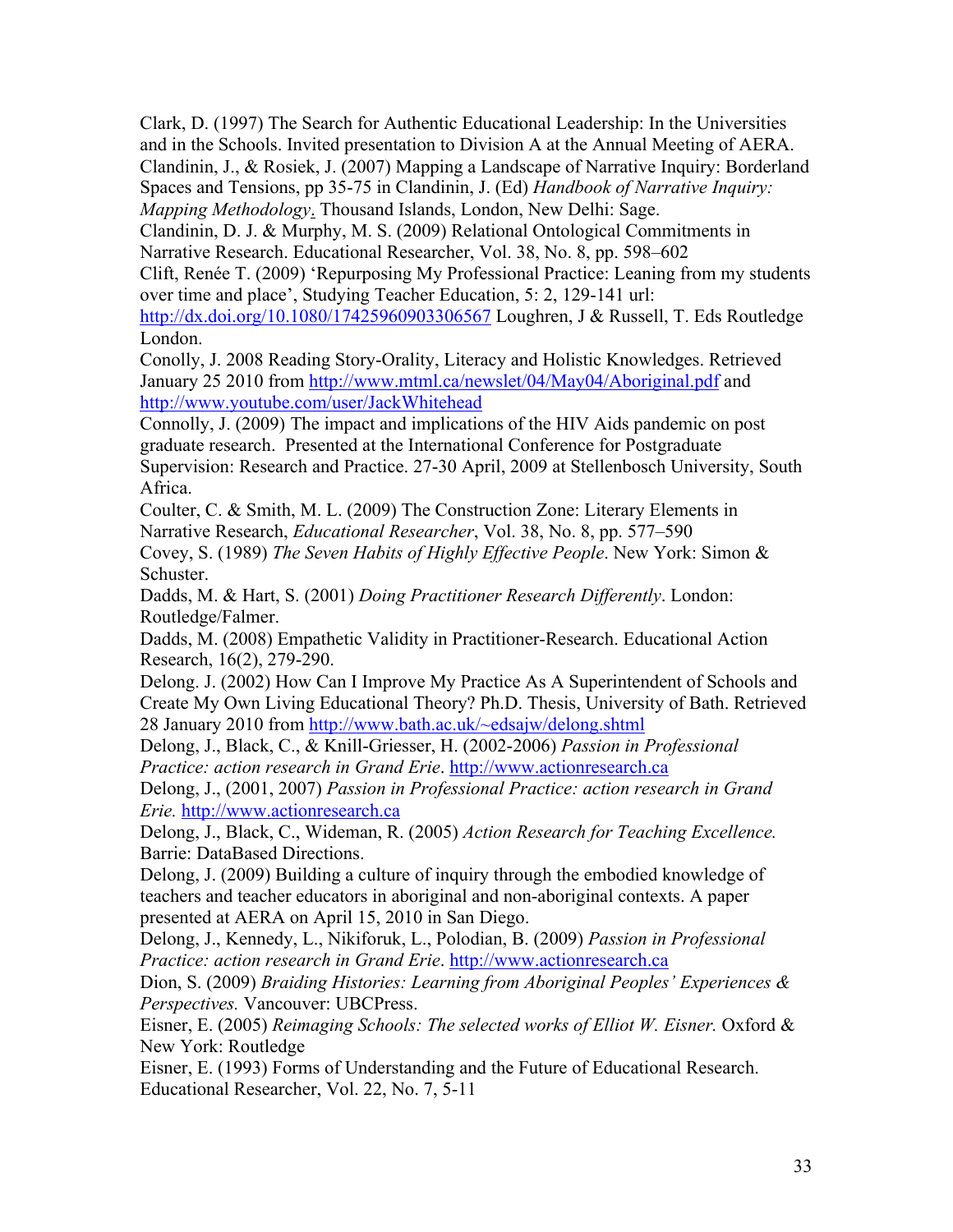Farren, M. (2005) How can I create a pedagogy of the unique through a web of betweenness? Retrieved January 28, 2010 from http://people.bath.ac.uk/edsajw/living.shtml

Farren, M. (2008) E Portfolios-Masters Research. Retrieved 28 January2009 from http://83.70.181.166:8080/joomla/index.php?option=com\_content&view=article&id=142

&Itemid=2

Ferguson, P. B. (2008) Increasing Inclusion in Educational Research: Reflections from New Zealand. Research Intelligence, 102, pp. 24-25.

Ghaye, A. & Ghaye, K. (1998) *Teaching and Learning through Critical Reflective Practice.* London: David Fulton.

Gordon, M. (2005) *Roots of Empathy: Changing the World Child by Child* Thomas Allen, Toronto.

Habermas, J. (1976) *Communication and the evolution of society*. London : Heinemann. Hamilton, M. L. (1998) *Reconceptualizing Teaching Practice: self-study in teacher education.* London: Falmer.

Hocking, B., Haskell, J. and Linds, W. (Eds.) (2001) *Unfolding Bodymind: Exploring Possibility Through Education,* Foundation for Educational Renewal: Brandon, VT. Huxtable, M. (2009) How do we contribute to an educational knowledge base? A response to Whitehead and a challenge to BERJ in *Research Intelligence.* Vol. 07 p. 25- 26. http://www.actionresearch.net/writings/huxtable/mh2009beraRI107.pdf

Kennedy, L. (2009) How can we improve students' literacy and behaviour in the classroom, as well as on the playground, by using music? Unpublished Master of Education project for Brock University.

Knill-Griesser, H. (2001) A vision Quest of Support to Improve Student Learning: Validating My Living Standards of Practice. Master's project, Brock University. Retrieved March 25, 2010 from http://schools.gedsb.net/ar/theses/index.html

Kushner, S. (2001) Culture, Standards, and Program Qualities, (pp. 121-134). In Benson, Laidlaw, M., (1996), *How can I create my own living educational*

*theory as I offer you an account for my own educational development?*

PhD thesis University of Bath, U.K.at: http://people.bath.ac.uk/edsajw/living.shtml

Laidlaw, M. (2008). Creating Inclusion in Educational Research: A Response to Pip Ferguson and Jack Whitehead. Published in *Research Intelligence*. Issue 104, Sept., 2008. Macclesfield: BERA.

Lee, C. & Rochon, R. (2009) 2010 AERA Annual Meeting Theme: Retrieved January 10, 2010 from https://www.aera.net/Default.aspx?id=7588

Understanding Complex Ecologies in a Changing World

Loughran (2006) In R. Clift (2009) 'Repurposing My Professional Practice: Leaning from my students over time and place', Studying Teacher Education, 5: 2, 129-141 url: http://dx.doi.org/10.1080/17425960903306567 Loughren, J & Russell, T. Eds Routledge London.

Low, M. & McKay, M. (2001) When the Wind Blows, the Barrel Maker Gets Busy. In Hocking, B., Haskell, J. and Linds, W. (Eds.) (2001) *Unfolding Bodymind: Exploring Possibility Through Education,* Foundation for Educational Renewal: Brandon, VT. Marshall, J. (1999) Living Life as Inquiry. *Systematic Practice and Action Research* 1999, Vol.12, No. 2, p. 155-171.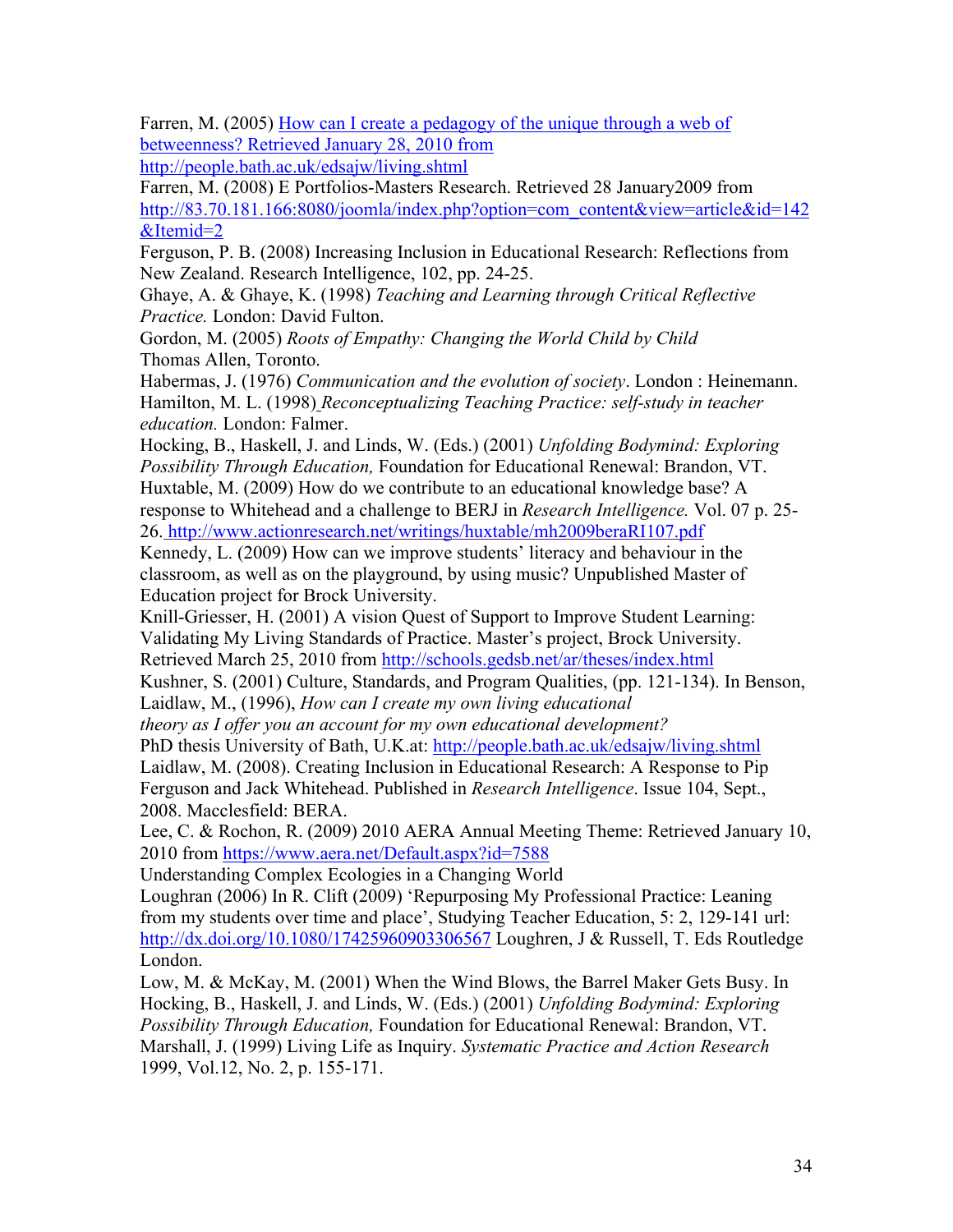McDougald, T. (2006). How can I enable and support students and teachers with implementing co:writer word prediction software in their regular writing program? In J. Delong & H. Knill-Griesser (Eds.), *Passion in professional practice: Action Research in Grand Erie, Vol. 6* (pp. 97-105). Retrieved June 2, 2009 from http://schools.gedsb.net/ar/passion/pvi/p3V6.pdf

McDougald, T. (2008). What is the nature of my influence as an educator and how can I use that influence to improve my ability to support teachers in their use of Premier assistive technology during provincial assessment and in regular classroom lessons? In J.

Delong & H. Knill-Griesser (Eds.), *Passion in professional practice: Action research in Grand Erie*, *Vol. 8* (pp. 13-36). Retrieved June 2, 2009, from

http://schools.gedsb.net/ar/passion/P3V8/P3V8.pdf

McFarling, T. (2009) How does the implementation of Smartboard™ technology influence student motivation and achievement?" Unpublished Master of Education paper submitted to Brock University July 10, 2009.

McNiff, J. (2007) My Story is My Living Educational Theory in Clandinin, J. (Ed) *Handbook of Narrative Inquiry: Mapping Methodology.* Thousand Islands, London, New Delhi: Sage, p. 308-329.

McNiff, J. (2008) Foreward . *Educational Journal of Living Theories* Vol.1, No.1. (http://ejolts.net/node/82).

Mills, R. (2009) How Can I Create a Peaceful School? Master's project for Brock University, St Catharines, ON, Canada.

Montour, D. (2008) Unpublished paper for accreditation for Brock-Grand Erie Masters cohort group, July, 2008, An Educational Inquiry: Oihwi:yo Ehsrihwagwe:nih (It is certain you will accomplish it), p. 3.

Montgomery, K. (2008) 'A Better Place to Live': School history textbooks, nationalist fantasies, and the incarcerating banality of white supremacy pp.83-99 in Satterthwaite, J., Morgan, G. (1993) Imaginization. Newbury Park: Sage.

Nikiforuk, L. (2009) What are the Metacognitive Strategies That I Can Incorporate into my Daily Teaching Practice and How Can I Have my Grade 4 Students Use These Strategies to Become More Aware of Themselves as Learners? Master's project for Brock University, St Catharines, ON, Canada.

Noffke, S. (1997) Professional, Personal, and Professional Dimensions of Action Research in Apple, M. (Ed.) (1997*) Review of Research in Education,* 22, Washington: AERA.

Proulx-Wootton, C. (2009) How can I, as teacher, help my female students develop positive relationships with the goal of reducing relational bullying? Unpublished Master of Education project for Brock University.

Pugh, T. (2007) Using an Integrated Pedagogical IT Delivery Model to Improve Student-Perceived Self-Literacy and Teachers' Best Practices. In Spring *ECCO Output.* p.31-38. Pugh, T. (2005a). How can I use an integrated, pedagogical IT delivery model to

positively impact student-perceived self-literacy and teachers' best practices? *Passion in Professional Practice: Action Research in Grand Erie 2005*, *5*(1), pp. 32-45.

http://schools.gedsb.net/ar/passion/pv/LiteracyNumeracy/Pugh.pdf

Pugh, T. (2005b). From Impostership to Authenticity: One Teacher's Journey toward a Curriculum of Care. Unpublished Master's Thesis,

http://schools.gedsb.net/ar/theses/Tim/Tim%20Pugh%20MEd.pdf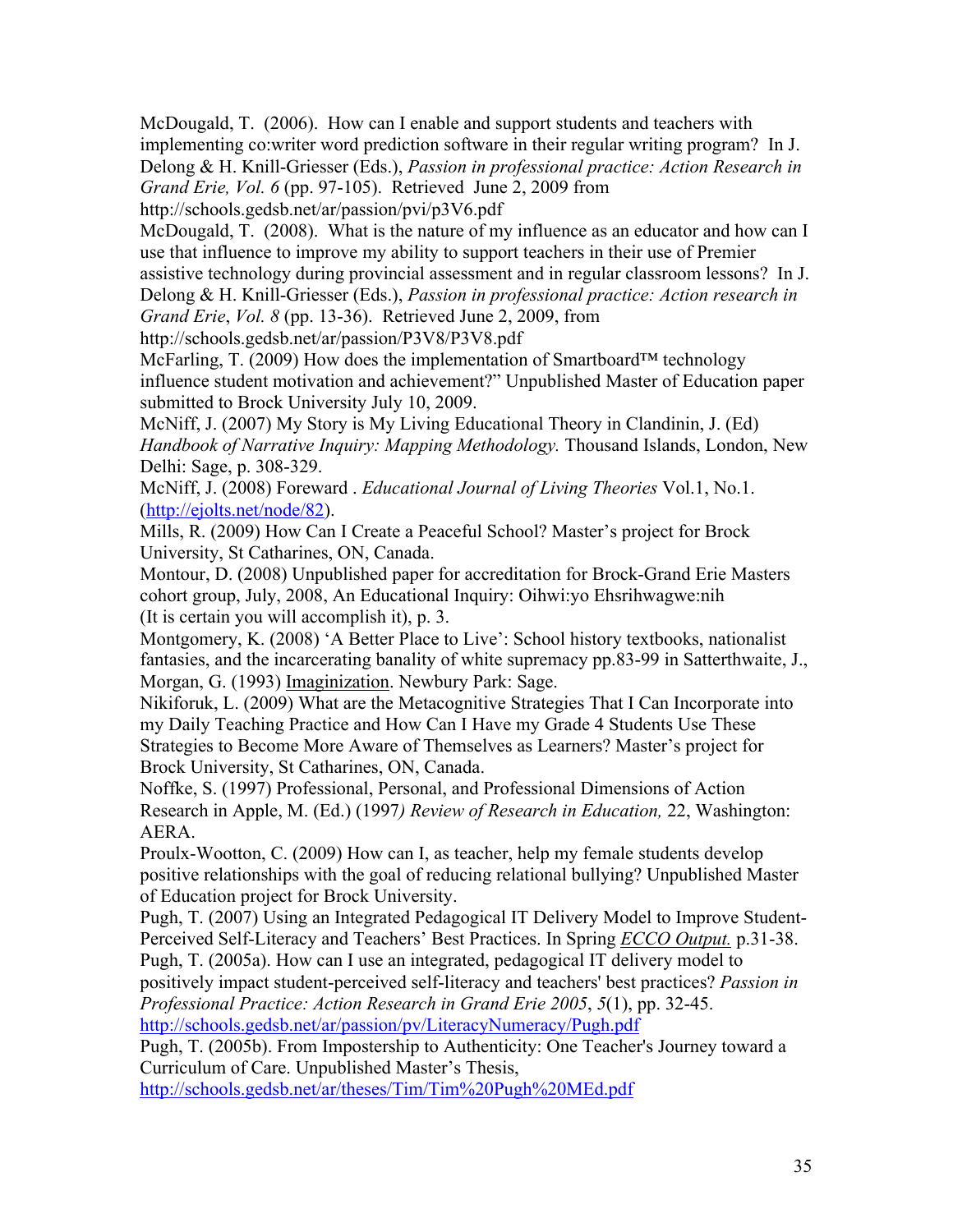Pugh, T. & Kilpatrick, L. (2006). Virtual Grand*E* Project, *Passion in Professional Practice: Action Research in Grand Erie 2006*, *6*(17), part 4. pp. 201-203, http://schools.gedsb.net/ar/passion/pvi/P3V6.pdf

Rayner, A. (2004) 'Inclusionality: the science, art and spirituality of place, space and evolution', retrieved 9 Jan 2010 from

http://people.bath.ac.uk/bssadmr/inclusionality/placespaceevolution

Rayner, A. (2006) Essays And Talks About 'Inclusionality' by Alan Rayner. Retrieved 11 January 2010 from http://people.bath.ac.uk/bssadmr/inclusionality

Rayner, A. (2008) Ten questions and answers about my understanding of 'inclusionality' – a way of seeing beyond human ideological conflict to the restoration of our natural neighbourhood. Retrieved January 28, 2008 from

http://people.bath.ac.uk/bssadmr/inclusionality/questions%20and%20answers.html...

Sardello, R. (2008) Silence: The Mystery of Wholeness. Berkeley; Goldenstone Press. Shenk, J. W. (2009) "What Makes Us Happy?" June 2009 *Atlantic Magazine*. Retrieved Mar 25, 2010. http://www.theatlantic.com/magazine/archive/2009/06/what-makes-ushappy/7439/

Schön, D. (1995) The New Scholarship Requires a New Epistemology. *Change*, Nov./Dec. 1995 27 (6) pp. 27-34.

Smith, L.T. (1999) *Decolonizing Methodologies: Research and Indigenous Peoples.* London: Zed Books.

Snow, C. E. (2001) Knowing What We Know: Children, Teachers, Researchers. Presidential Address to AERA, 2001, in Seattle, in *Educational Researcher*, Vol. 30, No.7, pp.3-9.

Suderman-Gladwell, G. (2001) The Ethics of Personal Subjective Narrative Research. Master's project, Brock University. Retrieved March 25, 2010 from http://schools.gedsb.net/ar/theses/index.html

Thayer-Bacon, B. (2003) *Relational (e)pistemologies*. Oxford: Peter Lang.

VanEvery-Albert, C. (2008) An Exploration of Indigenousness in the Western University Institution in *Canadian Journal of Native Education* Vol. 31, No. 1.

Van Manen, M. (1990*) Researching Lived Experience: human science for an action sensitive pedagogy* . London: Althouse Press.

Whitehead, J. (1989) Creating a living educational theory from questions of the kind, "How do I improve my practice?'. Published in the Cambridge Journal of Education, Vol. 19, No.1,1989, pp. 41-52.

Whitehead, J. (1999) How do I improve my practice? Creating A Discipline of Education Through Educational Inquiry. Ph.D. Thesis. University of Bath. http://www.actionresearch.net/jack.shtml

Whitehead, J. (2008a) How Do We Enhance Our Educational Influences In Learning Through The Expression And Development Of Our Talents In The Production Of Gifts. http://www.jackwhitehead.com/jwgtpaper/jwgt031208.htm

Whitehead, J. (2008b) Increasing Inclusion in Educational Research: A response to Pip Bruce Ferguson. *Research Intelligence*, Issue 103, pp. 16-17.

Whitehead, J. (2008c). The significance of 'I' in living educational theories. in Daniels, H., Lauder, H. & Porter, G. *Educational Theories, Cultures and Learning: A Critical Perspective. London: Routledge*. (in press)